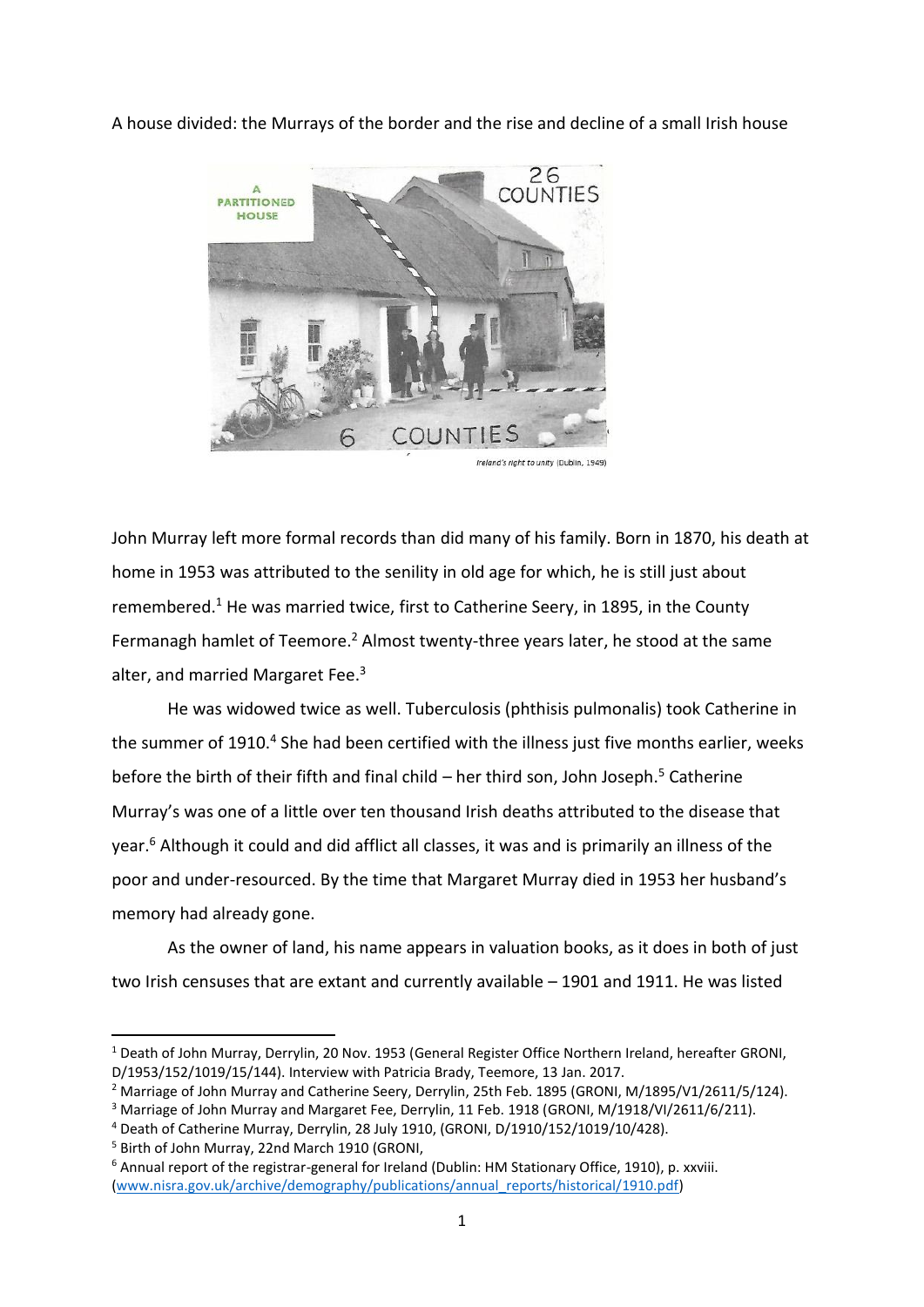first as a farmer's son, and then a farmer, who was able to read and write.<sup>7</sup> By then a 'head of household,' the second census contains a carefully scripted signature in his name, as indeed do both his wedding certificates, alongside those of his wives.

Signing by name was increasingly common among Irish newlyweds in the early twentieth century – a fact celebrated as heralding the onward march of elementary education. By 1918, some ninety-six point two per cent of grooms and ninety-seven point six per cent of brides were recorded as having done so. $8$  But even to a layperson, the handwritings in which these three signatures were made do not come close to matching. And when he registered Catherine's death in 1910, John Murray only managed to sign by mark.<sup>9</sup>

Being a twice-married male householder, John Murray produced a bigger paper trail than his parents, wives or children but, were it not for his second marriage, it seems unlikely that any of them would have left many real written records of their lives beyond the scant (and possibly misleading) details contained in these official documents. But the private and domestic lives of the Murray family would enter into an extraordinary constellation with the public and constitutional transformation of twentieth-century Ireland.

The house in which Margaret Fee was born – where she and John would live for thirty-five years, raising four children into adulthood – stood directly on the dividing line between Fermanagh and County Cavan. The Government of Ireland Act, 1920 and the Anglo-Irish Treaty of 1921 elevated this hitherto quite unimportant boundary into a border between states. With one part in Northern Ireland and another part in the Irish Free State, the Murray's house would in time attract the attention of propagandists, journalists and travel writers, and bring the Murrays into contact or, in the last instance, correspondence with politicians, foreign visitors, and the British monarch, Queen Elizabeth.<sup>10</sup>

This paper concerns the remarkable story of this otherwise unremarkable family and their home. In describing it as a 'small house,' I have deliberately sought establish a connection to the historiographical treatment of the Irish 'big house' or stately home. In addition to an assertion of democratic equivalence, this signals a similar intention – to

<sup>7</sup> Census of Ireland 1901 and 1911 [\(www.census.nationalarchives.ie\)](http://www.census.nationalarchives.ie/) (19 Dec. 2017)

<sup>8</sup> Annual report of the registrar-general for Ireland (Dublin: HM Stationary Office, 1918), p. xxviii. [\(www.nisra.gov.uk/archive/demography/publications/annual\\_reports/historical/1918.pdf\)](http://www.nisra.gov.uk/archive/demography/publications/annual_reports/historical/1918.pdf) p. x. <sup>9</sup> Death of Catherine Murray, Derrylin, 28 July 1910, (GRONI, D/1910/152/1019/10/428).

<sup>10</sup> *Irish Times*, 15 Feb. 1958.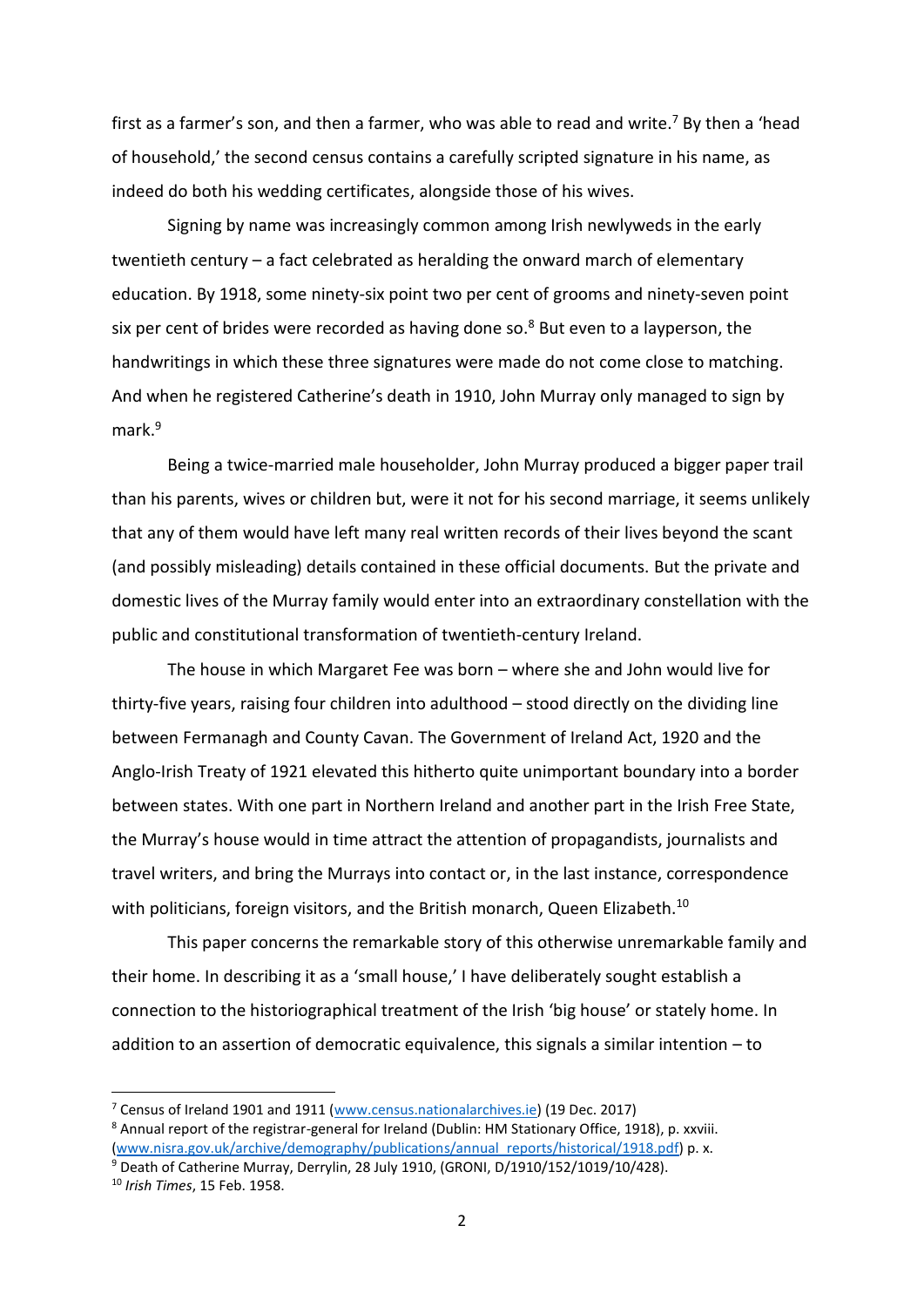locate the fortunes and relations of family and social class, alongside the practical and symbolic functions of the house itself, within a changing economic, political, and physical environment. Lacking in estate papers, it is reconstructed primarily through two clusters of sources. The skeletal state records of common Irish people, the stuff of genealogy – deeds, valuations, surviving census returns and certificates of births, deaths, and marriages – are gradually brought into a dialogue with the memories and first had accounts that were jotted down and typed up by those who visited the Murrays and spoke to them over the course of approximately four decades, during the mid-twentieth century. It is the story of a once 'famous,' and now largely forgotten, small Irish house.

In January 1949, the then Irish Minister for External Affairs, Sean MacBride, convened a conference in the Mansion House in Dublin. The All-Party Anti-Partition Conference met at a moment of apparent ferment. The previous year a new interparty government had been created, displacing Éamon de Valera's Fianna Fáil after sixteen years in power. It was a curious coalition united only by a desire to be rid of the previous incumbents. Its largest component, Fine Gael, led by Taoiseach John Costello, originated in the pro-Treaty faction in the Irish Civil War of 1922 combined with the rightwing street movements of the 1930s. It was joined on the government benches by leftists and republicans (including MacBride himself, a former Chief of Staff of the IRA), two Labour parties, a farmers' party, and a collection of independents.

\*

Once out of office, de Valera had promptly embarked on an anti-partition speaking tour of the United States.<sup>11</sup> Not to be outdone and eager to demonstrate its own national credentials the new government passed the Republic of Ireland Act, 1948 coming into effect on 18 April 1949. Severing ties with Britain and the Commonwealth, this largely symbolic measure formalized what was already in essence the relationship established by the passage of the Irish constitution in 1937 and Dublin's decision to stay neutral during the Second World War.

In summoning the conference, MacBride sought to bring together government and opposition under one umbrella, generally known as the Mansion House Committee. It was

<sup>11</sup> Stephen Kelly, 'A policy of futility: Eamon de Valera's anti-partition campaign, 1948-1951' in *Études Irlandaises*, 36, ii (2012), pp 1-13.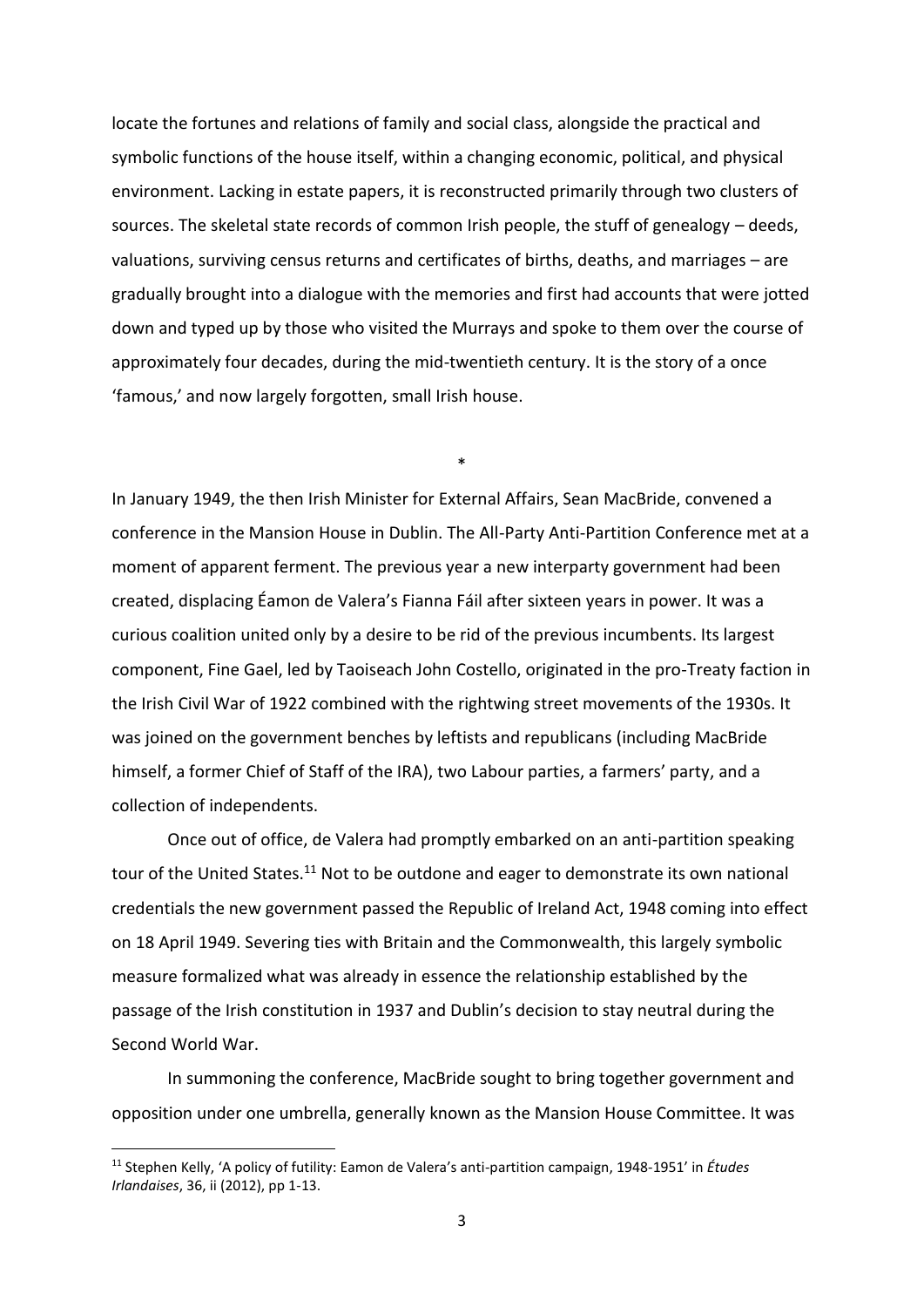decided to commission a short publication – to be written by editor of the *Irish Press* and de Valera's media ally Frank Gallagher.<sup>12</sup> Intended to push the case at home and abroad for the political reunification of the island, this project received fresh impetus that spring with the passage of the Ireland Act at Westminster. Responding to Dublin's declaration of a republic, the Labour government in London risked the possible wrath of Britain's Irish population, and asserted that there would be no change to Northern Ireland's status within the United Kingdom without the consent of its parliament.

The first edition of *Ireland's right to unity* appeared in October 1949 – a ten-inch by eight-inch pamphlet 'of 16 pages finely printed on art paper in four colours and fully illustrated.<sup>'13</sup> The arguments were simply put – partition was a British crime and had to end  $-$  but the production was considered impressive at the time.<sup>14</sup> Dublin firm Browne and Nolan – publisher of Catholic literature, children's spelling and tables books, and anticommunist and other political outputs – was chosen for the quality of its work, despite being considerably more expensive than a rival bid.<sup>15</sup>

Inside, a series of maps and tables pointed out the perniciousness of partition – discrimination and gerrymandering in the North, the perfidies of British and Unionist politicians, and the disenfranchised nationalist majorities of Northern Ireland's border counties. Featured on page six standing in the street outside their home, John and Margaret Murray and their daughter, Maggie Ellen, were the only private citizens whose names or images appeared.<sup>16</sup>

Their selection served several related purposes. Firstly, the border house underlined a serious and central argument – that the Irish border was 'unnatural.' This idea drew on the notion of an indivisible island but that was relatively easy for Unionists to dispense with. A *Northern Whig* editorial comment in direct response to the publication, for instance,

<sup>12</sup> Donald H. Akenson, *Conor: a biography of Conor Cruise O'Brien* (Montreal: McGill-Queen's University Press, 1994), p. 132.

<sup>&</sup>lt;sup>13</sup> Eason's order form, Oct 1948 (National Archives of Ireland, hereafter NAI, Department for Foreign Affairs (DFA), 305/14/55).

<sup>14</sup> William P. Fay to Conor Cruise O'Brien, 12 Oct. 1949 (NAI, DFA, 305/14/55). Also, Donald H. Akenson, *Conor: a biography of Conor Cruise O'Brien* (Montreal: McGill-Queen's University Press, 1994), p. 132.

<sup>&</sup>lt;sup>15</sup> Browne and Nolan's quote was £350 plus the cost blocks while another printer Cahill's made the same offer for £296. Frank Gallagher to Sean MacBride, 30 July 1949 (NAI, DFA, 305/14/55). Also, Conor Cruise O'Brien to Frank Gallagher, 2 Aug. 1949 (NAI, DFA, 305/14/55).

<sup>16</sup> *Ireland's right to unity* (Dublin, 1951), p. 6.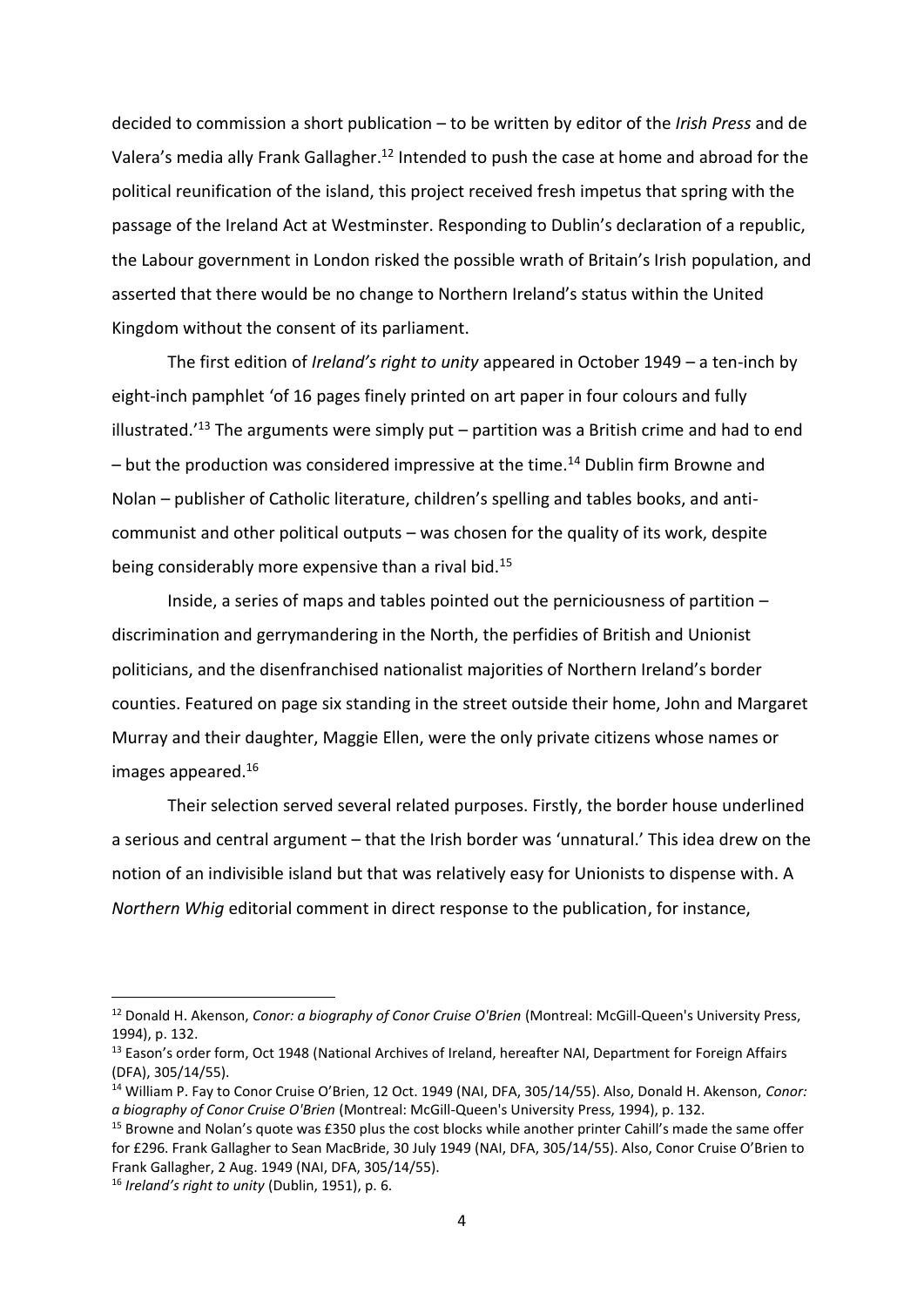pointed to the fact that any border by definition divides an existing land mass.<sup>17</sup> It was more difficult to deny the problematic nature of partition on the ground.

The circumstances in which the Murrays lived were certainly extreme, but were not entirely different to those of many others. The border was created along the lines of the old county boundaries which, in the divided northern province of Ulster, had been in place since the late sixteenth and early seventeenth centuries. They had grown in significance following the 1898 Local Government Act, but before partition had had little impact on everyday life. $^{18}$ 

While *Ireland's right to unity* evaded, what remained a divisive question on the nationalist side, the Anglo-Irish Treaty of 1921 had provided for a Boundary Commission, intended to redraw the Irish border, in line with the wishes of the inhabitants as well as geographic and economic considerations. This body was expected to resolve such issues along, the Irish delegation had believed, with substantial population transfers. Its acrimonious collapse in 1925, and subsequent agreements between the respective governments, had left the boundary as it was.<sup>19</sup>

The Murrays' was one of 1,400 holdings that the border cut through,<sup>20</sup> while the road outside was one of 180 that officially ran across it.<sup>21</sup> So erratic was the borderline that it was said, for instance, that the Murray's gable wall in Northern Ireland was geographically further south than was the other side.<sup>22</sup> This appears not to have been true but it was nevertheless entirely plausible.

Drummully – a small area home to sixty families in the South – was completely inaccessible by road or rail except through Northern Ireland.<sup>23</sup> while the settlement of Pettigo – with fewer than four hundred inhabitants – was divided along the line of the river

<sup>19</sup> Agreement Amending and Supplementing the Articles of Agreement for a Treaty between Great Britain and Ireland to which the force of law was given by the Irish Free State (Agreement) Act, 1922, and by the Constitution of the Irish Free State (Saorstát Éireann) Act, 1922, 3 Dec. 1925, Documents on Irish foreign policy (http://www.difp.ie/docs/Volume2/1925/704.htm) (24 Jan. 2017).

<sup>17</sup> *Northern Whig*, 6 March 1950. See also, Richard Hayward, *Border foray* (London, 1957), pp 13-14. <sup>18</sup> 'We never thought about the difference between one county and another before that change was made,' as one witness told the Irish Boundary Commission in 1925. Evidence of Rev. J. R. Meara, 4 May 1925 (TNA, IBC, Unionist inhabitants of Drummully Parish, CAB 61/56, p. 5).

<sup>20</sup> Brian Harvey, Assumpta Kelly, Sean McGearty and Sonya Murray, *The emerald curtain: the social impact of the Irish border* (Carrickmacross, 2005), p. 40.

<sup>21</sup> D. S. Johnson, 'Cattle smuggling on the Irish border, 1932–8', *Irish economic and social history*, 11 (1979), p. 42.

<sup>22</sup> *Evening Herald*, 21 Feb. 1962.

<sup>23</sup> *Irish Independent*, 21 Aug. 1957.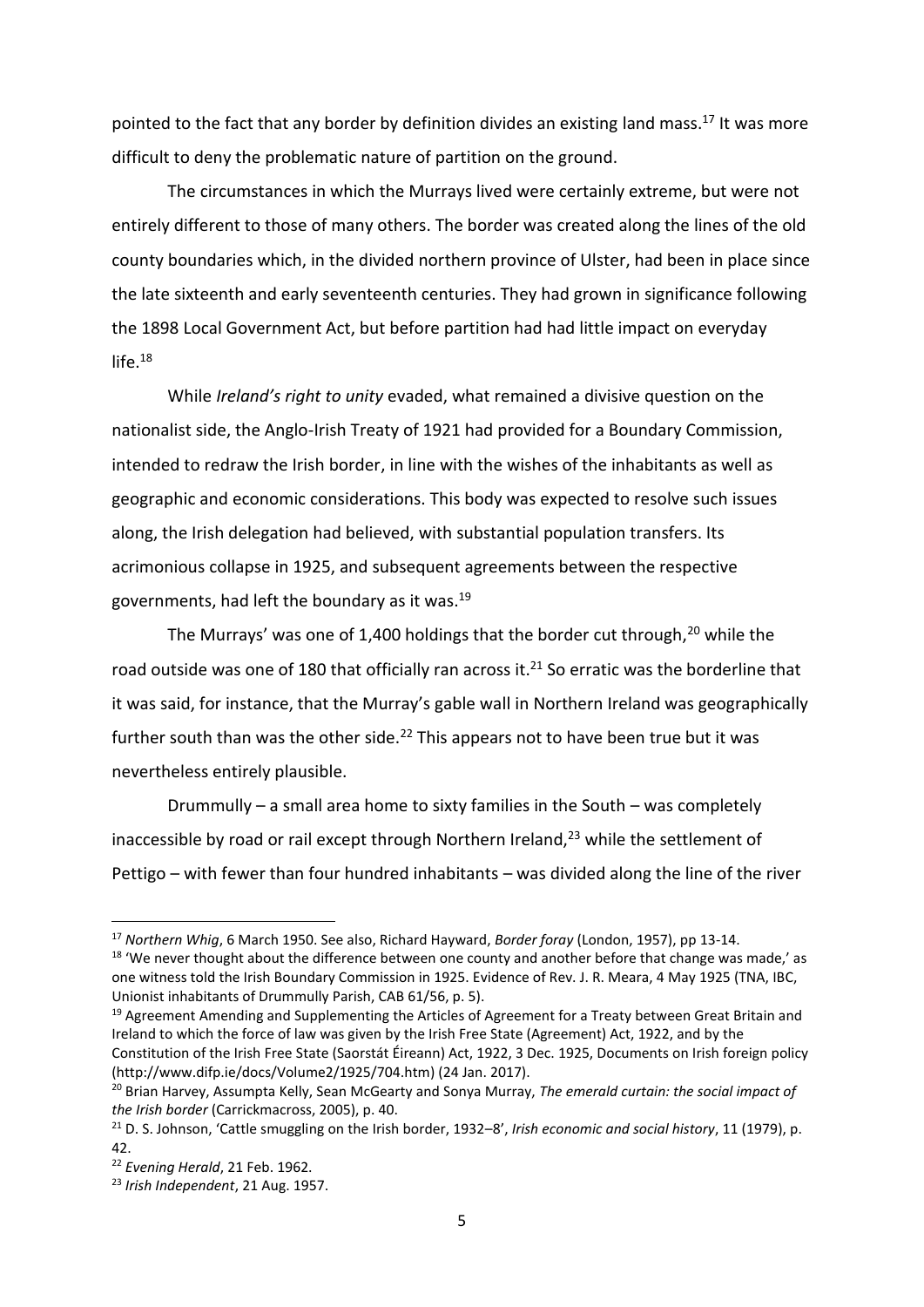running through it.<sup>24</sup> During the recent war, one portion of that village had at night been subject to the blackout, 'while the [other], in the Free State, glittered brightly'.<sup>25</sup> The partitioning of familiar space, as represented by the Murray house, was deployed in order to give the lie to unionist claims that the border was inevitable, or that it marked a rational or practical boundary between distinct peoples or even nations.<sup>26</sup>

Secondly, the house served as a symbol of Ireland itself. Constructed in the typical elongated vernacular Irish style, whitewashed walls of stone and mortar supported a sharpangled gabled roof of a type found throughout the country, but especially characteristic of the north and west.<sup>27</sup> Although he was out of office, it was entirely in-keeping with the simple, rural, traditional Ireland that de Valera famously 'dreamed of', in which 'a people…satisfied with frugal comfort, devoted their leisure to the things of the spirit.'<sup>28</sup> Neatly thatched, it also had a picture postcard quality.

While one aim was to better inform the Irish public, the intended target for *Ireland's right to unity* was primarily overseas. The Murrays had previously been mentioned or appeared in local and national newspapers both in Ireland and abroad, but this was exposure on a different scale. As soon as it was returned from the press in October 1949, the Information Division of the Department for External Affairs – then under future politician and writer, Conor Cruise O'Brien<sup>29</sup> – set about distributing copies to Irish embassies around the world. These ranged from Egypt to Finland, to India and the Holy See, $30$  where dutiful diplomats busily sent them on to politicians, men of the cloth and the editors of major newspapers.<sup>31</sup>

But the mass audience, for whom roughly 600,000 copies were printed between 1949 and 1953, were what we now call the Irish diaspora **–** Irish emigrant communities in Britain, the antipodes, and above all the USA where the 'widest possible distribution' was

<sup>24</sup> *Munster Express*, 4 Feb. 1949.

<sup>&</sup>lt;sup>25</sup> Typescript reminiscences of P. S. Callahan, a radio operator with the US Air Corps at Belleek, Co. Fermanagh during the Second World War, 1942 (Public Records Office of Northern Ireland, hereafter PRONI, Reminiscences of P. S. Callahan, T3556).

<sup>26</sup> See, *Northern Whig*, 6 March 1950.

<sup>27</sup> Kevin Danaher, *Ireland's traditional houses* (Dublin: Bord Fáilte, 1993), p. 22, p. 35, p. 41.

<sup>&</sup>lt;sup>28</sup> 'Address by Mr. de Valera', 17 March 1943, RTÉ (http://www.rte.ie/archives/exhibitions/eamon-devalera/719124-address-by-mr-de-valera/) (25 Jan. 2017).

<sup>&</sup>lt;sup>29</sup> Conor Cruise O'Brien to Frank Gallagher, 2 Aug. 1949 (NAI, DFA, 305/14/55).

<sup>&</sup>lt;sup>30</sup> Undated tally of copies distributed (NAI, DFA, 305/14/55).

<sup>&</sup>lt;sup>31</sup> For example, J. G. Molloy to Conor Cruise O'Brien, 14 Oct 1949 (NAI, DFA, 305/14/55).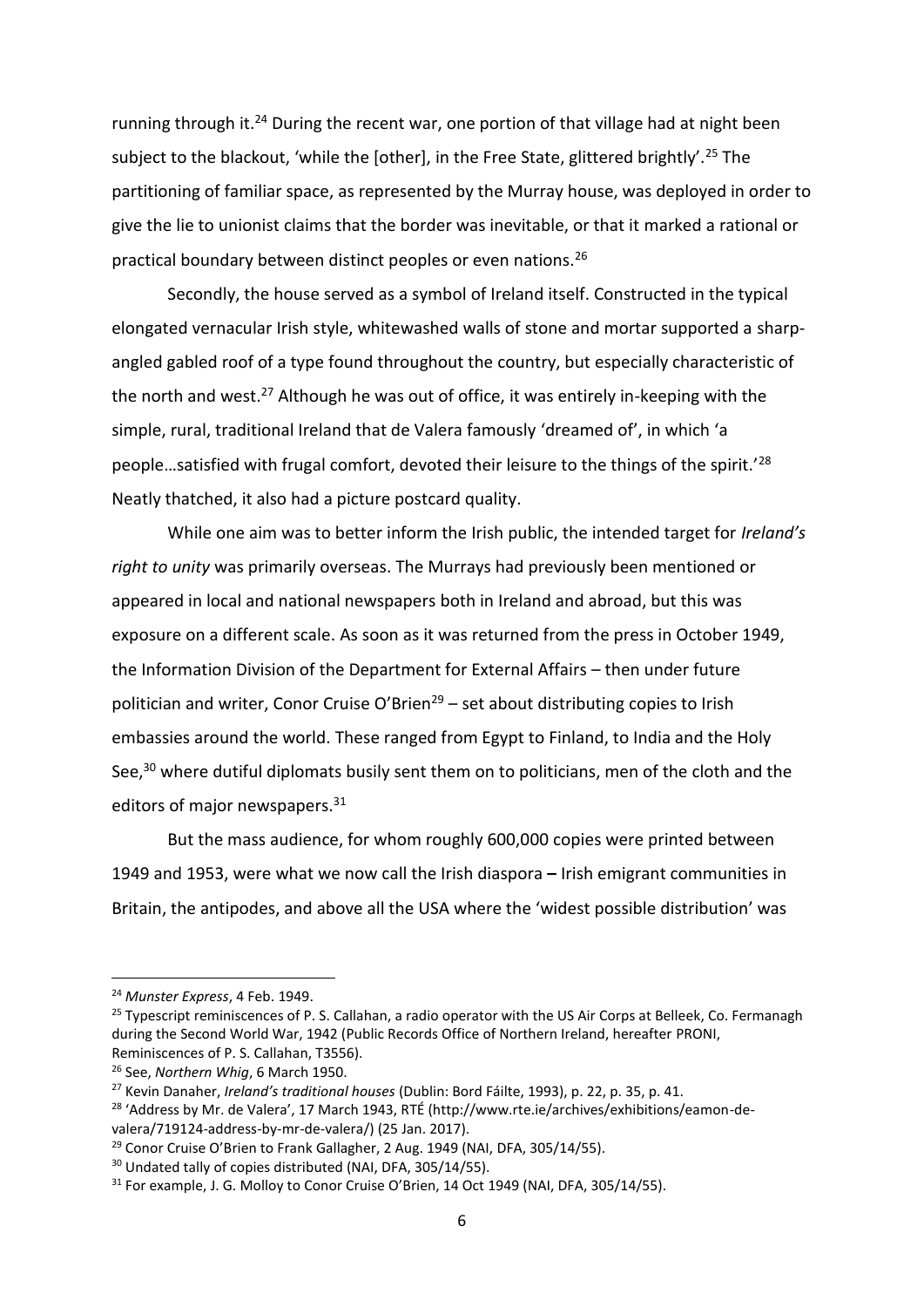sought.<sup>32</sup> They were to be reached both through associational networks of Irish organisations and the dense personal networks of family and friends. In March 1950, for instance, a series of newspaper advertisements urged people to purchase copies at 6d, prepackaged in an envelope with a St Patrick's Day greeting card, 'for sending to your friends abroad.'<sup>33</sup> 

A century after the great migrations attendant on the Famine and its aftermath, it was in dwellings such as this that Irish-Americans had come to picture their forbears having lived. To the many thousands who had flocked to the recreated model villages, that featured in the World Fairs and Expositions held in major American cities, whitewashed thatched cottages had signalled 'Ireland,' since the late nineteenth century.<sup>34</sup> Since its establishment in 1939, the Irish Tourist Board had been serving similar fare, <sup>35</sup> and in the years following Robert Flaherty's 1934 ethnofiction 'Man of Aran', movie-goers had likewise been informed. <sup>36</sup> As James FitzPatrick, the so-called 'Voice of the Globe,' narrated in 'Glimpses of Erin,' a short travel documentary 'filler' screened the same year, the Irish lived in 'picturesque thatched-roofed cottages' and in 'humble but happy circumstances' where 'a stranger needs no introduction for he is always a welcome guest.<sup>'37</sup> Modest, yet more dignified than the one- or two-roomed cabins that many had likely left, here was that same untouched and unchanging Ireland-of-the-mind, were it not despoiled by the intrusion of an unnatural border.

Finally, the inclusion of the Murray house brought a softer, human – and even humorous – dimension to an otherwise dry and overbearing polemical tract. 'The door at which Mrs Murray and her daughter are standing,' read the caption beneath the photograph, 'is in the Six Counties. Behind Mr Murray's left shoulder is the door leading to the Twenty-Six Counties. The dog is half-in half-out both areas.<sup>'38</sup>

<sup>&</sup>lt;sup>32</sup> Draft circular to Irish consulates, 11 Oct. 1949 (NAI, DFA, 305/14/55).

<sup>33</sup> *Leitrim Observer*, 4 March

<sup>34</sup> Stephanie Rains, 'The Ideal Home (Rule) Exhibition: Ballymaclinton and the 1908 Franco-British Exhibition' in *Field Day Review*, vii (2011), pp 4-21.

<sup>35</sup> Eric G. E. Zuelow, *Making Ireland Irish: tourism and national identity since the Irish Civil War* (Syracuse, N.Y.: Syracuse University Press, 2009), pp 116-8.

<sup>36</sup> Harvey O'Brien, *The real Ireland: the evolution of Ireland in documentary film* (Manchester: Manchester University Press, 2004), pp 44-54.

<sup>37</sup> 'Glimpses of Erin: a Fitzpatrick traveltalk,' 1934 ([www.youtube.com/watch?v=QS8WisImDEM\)](http://www.youtube.com/watch?v=QS8WisImDEM) (16 August 2017).

<sup>38</sup> *Ireland's right to unity* (Dublin, 1951), p. 6.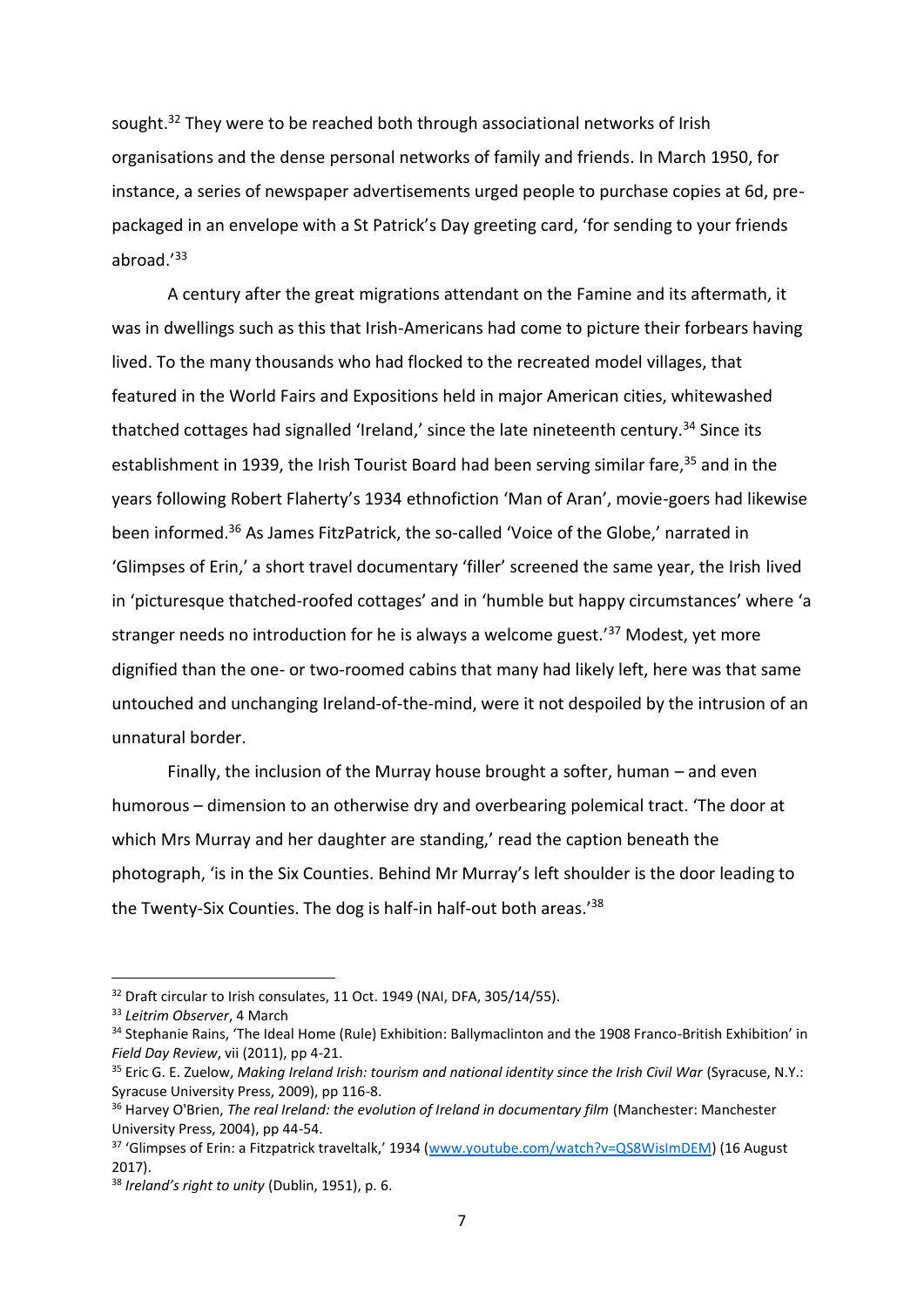Thirty-one years earlier, on 11 February 1918, two people had been legally joined together under the auspices of Roman Catholic Curate John Brady, in the parish of Knockninny in the south Fermanagh district of Derrylin. There, thirty-year-old Margaret Fee married fortyeight-year-old John Murray from the townland of Derryhooley.<sup>39</sup>

\*\*

Less than two miles as the crow flies from where her new husband lived, the thatched farmhouse of the Fee family dated from at least the middle of the nineteenth century. Her grandfather, James Fee, and grandmother – also Margaret – had set up home in the five-roomed dwelling. It was a short distance downhill from his native district, Doon, on the northern slopes of Slieve Rushen (or Slieve Russell) mountain, which still dominates the local skyline.

Margaret and James Fee lived and died before the systematic certification of major life events, in a time for which, few Irish census records are extant. But according to subsequent family lore, he had returned from America with enough money to marry and settle down.<sup>40</sup> This, and the birth of a son, Patrick Fee, in 1856, suggests that the new Mrs Murray's grandfather likely fled the Great Famine and spent perhaps as much as a decade in the United States.<sup>41</sup> He had not made a vast amount, but seems to have done reasonably well.

Upon return, Fee purchased the rights to a long lease that had originally been granted to local Protestant farmer and soap-maker, <sup>42</sup> David Ross, in 1826 and that was set to last for the lifetime first of Princess, later Queen Victoria.<sup>43</sup> The house stood on roughly six acres of dry and gravelly soil, fatefully consisting of four acres, one rood and five perches in the Fermanagh townland of Gortineddan and one acre, two roods and twenty-four

<sup>&</sup>lt;sup>39</sup> Marriage of John Murray and Margaret Fee, Derrylin, 11 Feb. 1918 (General Register office Northern Ireland (GRONI), M/1918/VI/2611/6/211).

<sup>40</sup> *Donegal News*, 24 April 1948.

<sup>41</sup> Death of Patrick Fee, 27 October 1926 (GRONI, D/ 1926/152/1019/12/482).

<sup>42</sup> Spinning wool, Mr J Murray, Ballyconnell, 1937-8 (Irish Folklore Commission Schools Collection (IFCSC, 967, p. 297).

<sup>43</sup> Enery Estate sale papers, 1856 [\(www.cavanlibrary.ie\)](http://www.cavanlibrary.ie/) (8 Sept. 2016)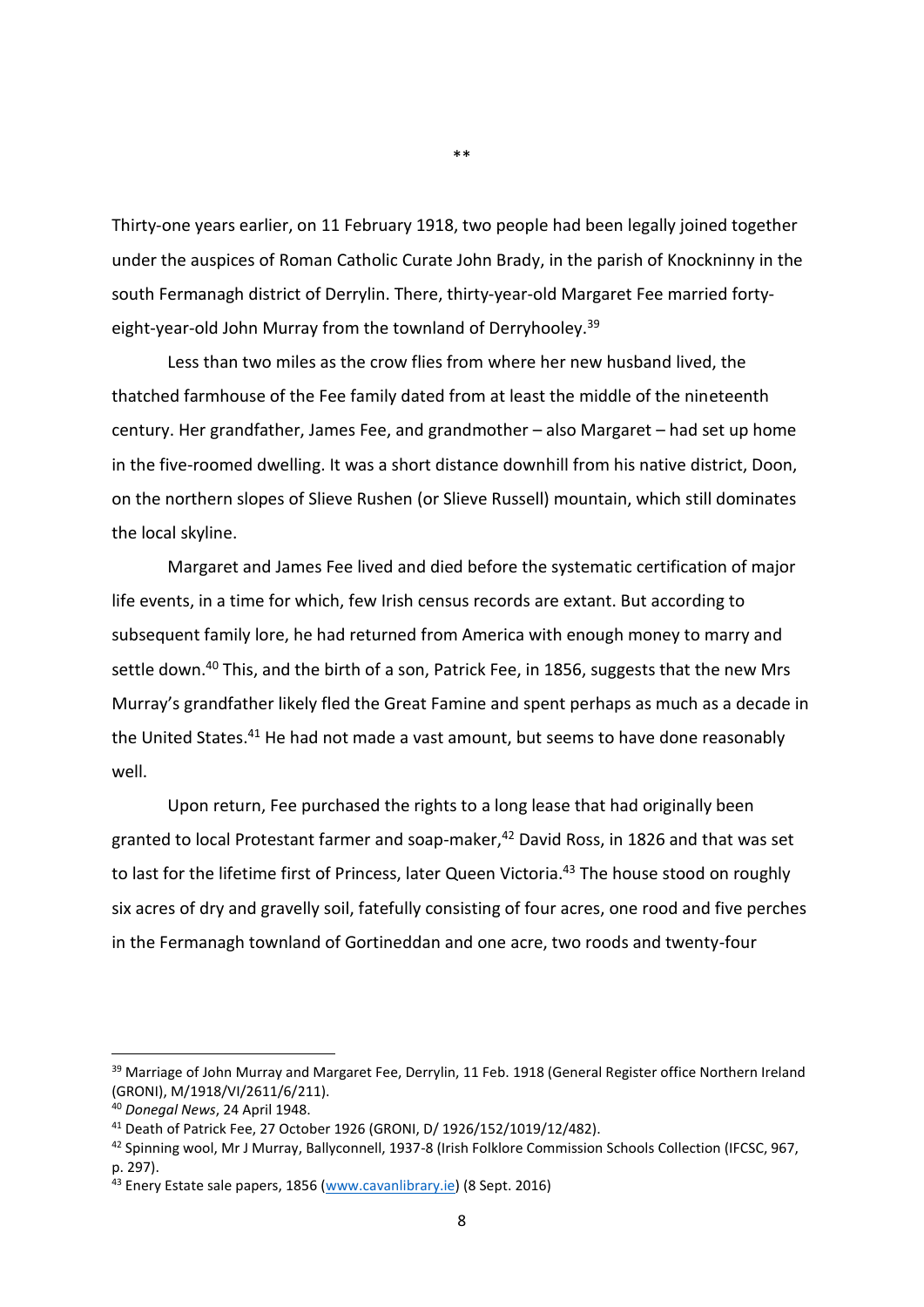perches in neighbouring Scotchtown or Gortawee, in County Cavan.<sup>44</sup> The Fees also took an 'out-farm' of nine acres of land some distance from the home, further into Fermanagh at Carrickaleese.<sup>45</sup>

The house was first 'partitioned' – in 1857. Like almost all occupants of small houses in nineteenth-century Ireland, the Fees lived in the shadow of the 'big house'. Built on land owned and let from George Montgomery, a declared 'lunatic,' whose family had occupied Ballyconnell House since 1724, it had passed upon his demise in 1841 to a cousin, James Hamilton Enery, of nearby Bawnboy. It was with his death in 1854 that the complications of what was then the Fee place began.<sup>46</sup>

Much of Enery's estate, continued in the name of his young daughter, Constance Isabella, was transferred to the Encumbered Estates Courts. Established by Act of Parliament in 1848, this body served to organise the sale of those Irish lands that were long overburdened by debt or other obligations, and which had in many cases reached crisis point during the Famine years. Among Enery's former properties auctioned by lots in Dublin on 19 December 1856, were Ballyconnell House itself and the townland of Gortawee. The sale, completed and registered the following year, saw the 'big house' go to George Roe, while the land on which the Cavan portion of the Fee house stood was sold to James Benison, a local mill owner and magistrate.<sup>47</sup> Meanwhile, other holdings, including the townland of Gortineddan, were retained and placed in trust for Constance Enery.<sup>48</sup> This split the house between two landlords. The total annual rent of £3 19s. 7d. was divided by order of the Encumbered Estates Commissioner, with £1 3s. 1d. apportioned to the Cavan plot. Both amounts were payable in two instalments each, due on the traditional 'gale days' of 1 May and 1 November.<sup>49</sup>

By mid-nineteenth-century Irish standards, fifteen acres in total was by no means a small farm. Just beneath of the upper third of all holdings in 1844, a general process of

<sup>44</sup> Griffith's valuation of land held in Gortawee, Co. Cavan by James Fee, 1857 [\(www.askaboutireland.ie/griffith-valuation](http://www.askaboutireland.ie/griffith-valuation)) (19 Dec. 2017). Griffith's valuation of land held in Gortineddan, Margaret Fee, 1864 [\(www.askaboutireland.ie/griffith-valuation\)](http://www.askaboutireland.ie/griffith-valuation) (19 Dec. 2017).

<sup>45</sup> Griffith's valuation of land held in Carrickaleese, Margaret Fee, 1864 ([www.askaboutireland.ie/griffith](http://www.askaboutireland.ie/griffith-valuation)[valuation\)](http://www.askaboutireland.ie/griffith-valuation) (19 Dec. 2017).

<sup>46</sup> Privately printed history of The Families of French of Belturbet and Nixon of Fermanagh and their descendants by the Rev. Henry Biddall Swanzy (PRONI, D3000/157/1), pp 131-2.

<sup>47</sup> Encumbered Estates courts to James Bennison, 29 July 1857 (Registry of Deeds, Dublin, 1857/22/209).

<sup>48</sup> See subsequent deeds, Cartwright, Stewart and Enery's to Thomas Ottley, 18 Nov. 1864 (Registry of deeds, Dublin, 1864/35/250).

<sup>49</sup> Enery Estate sale papers, 1856 [\(www.cavanlibrary.ie\)](http://www.cavanlibrary.ie/) (8 Sept. 2016)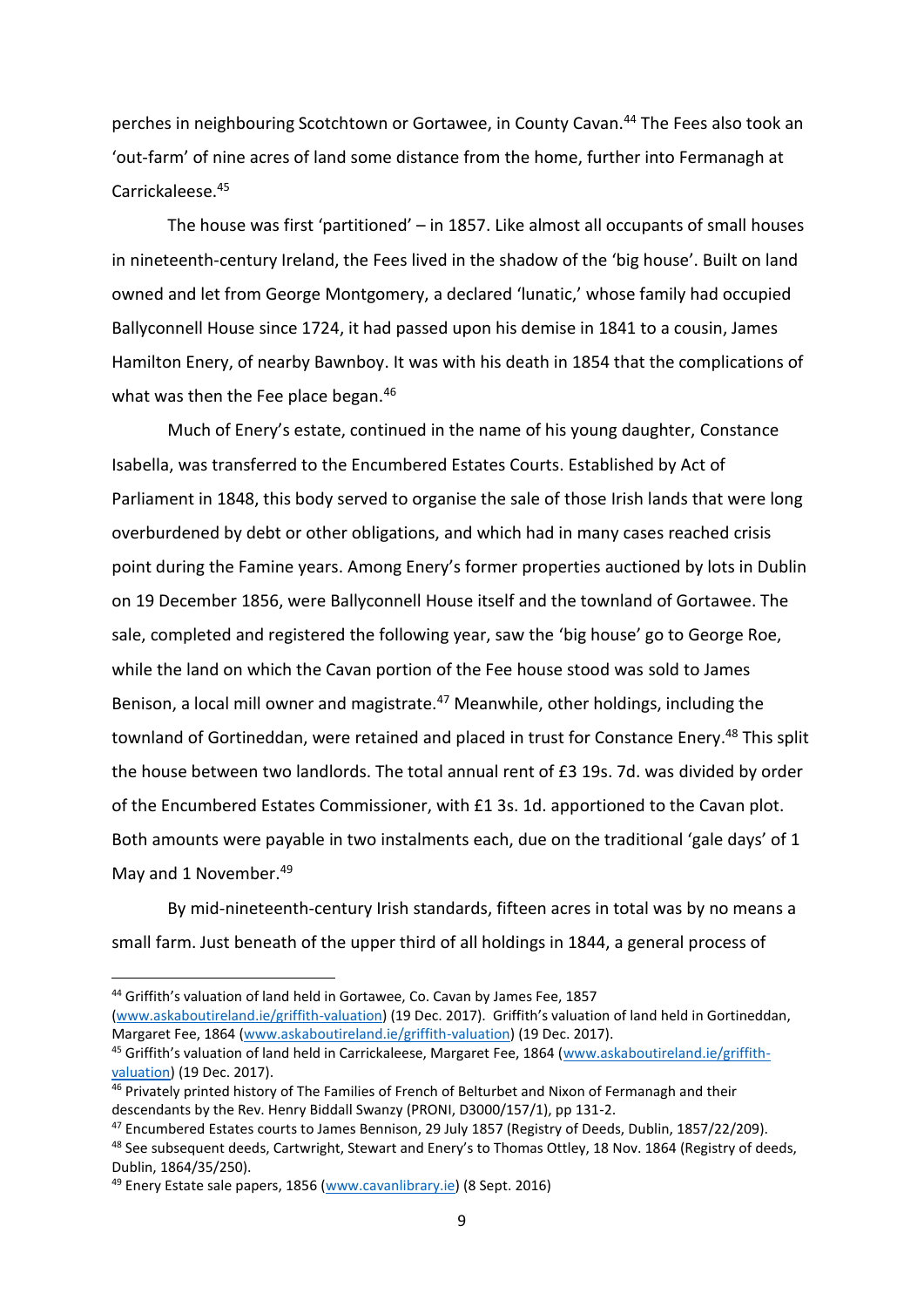consolidation during the Famine years left it somewhere around the median mark by 1851. <sup>50</sup> But James Fee, typically of returning Irish migrants, did not principally aspire to land. While his wife Margaret spun wool for sale from an outbuilding,<sup>51</sup> the house itself was originally a public one, situated in a prime location between Derrylin and Ballyconnell.

Located in County Cavan, just two miles away from Fees, Ballyconnell was the larger of the two settlements. Nestled beneath the mountain, it was 'a small market and post town', boasting a courthouse, a Church of Ireland and a Methodist Hall. A Catholic chapel lay a quarter mile south.<sup>52</sup> In 1851 its population had broken 500, as refugees from hunger left the countryside. After that, it entered long term decline from which it would not recover until the later twentieth century. 53 

Like the farm, the house itself was no mean abode, albeit modestly dimensioned given its originally joint domestic and commercial functions. The ground floor consisted of three rooms – identifiable from the three front windows – each occupying the full width of the house, and opening directly one onto the next, rather than through a corridor or hall. The main front door led from the 'street' into the central – later the 'border' – room, with a kitchen and bedroom located at either end. Upstairs (as indicated by a more uncommon gable window), two further rooms filled the high loft, one of which, Mrs Murray would use to keep ducks.<sup>54</sup> In her later years, Mrs Murray would recall hearing that the house was newly built by a local builder named Pat Drumm<sup>55</sup> – a popular name in the locality. But comparison with the 1830s Ordnance Surveys suggests that an older dwelling was extended with at least one outbuilding or 'office' also added.<sup>56</sup> This improvement seems to have included the barroom, with a door and window of its own, adjoining what would later become Prior's border shop.

But the site that James and Margaret Fee selected, positioned at a crossroads in the shadow of a large oak plantation, was already at that time a regular rendezvous for large

<sup>50</sup> R. F. Foster, *Modern Ireland, 1600-1972* (London; Penguine, 1989), pp 336.

<sup>51</sup> Spinning wool, Mr J Murray, Ballyconnell, 1937-8 (Irish Folklore Commission Schools Collection, hereafter IFCSC, 967, p. 297).

<sup>&</sup>lt;sup>52</sup> Slater's Royal national commercial directory of Ireland (Manchester, 9<sup>th</sup> ed., 1881), p. 39.

<sup>53</sup> Census of Ireland 1851: part I, area, population, and number of houses, by townlands and electoral divisions: County of Cavan, Enhanced British parliamentary papers on Ireland, p. 32. [\(www.dippam.ac.uk/eppi/documents/13132/page/160946\)](http://www.dippam.ac.uk/eppi/documents/13132/page/160946) (19 Dec. 2017).

<sup>54</sup> *Donegal News*, 24 April 1948. Danaher, *Ireland's traditional houses*, p. 41.

<sup>55</sup> *Donegal News*, 24 April 1948.

<sup>56</sup> Ordnance Survey, 1834-5, County Fermanagh, 6 inches to 1 mile, sheet xli.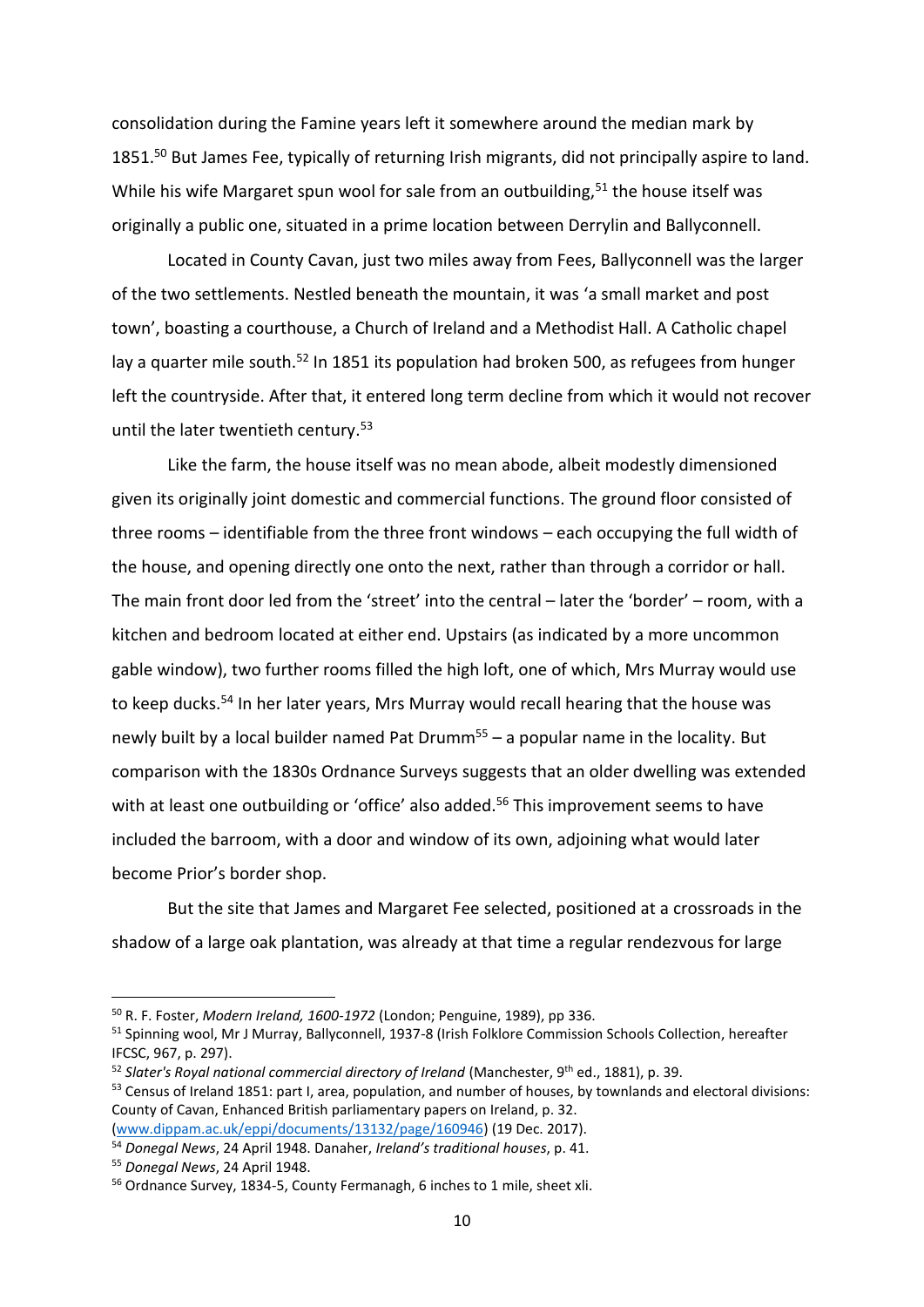numbers of young people attending open air dances. To those who came from the two villages as well as surrounding districts, to celebrate weddings or seasonal festivals, both woods and pub afforded shelter, with the latter serving refreshments while the former provided privacy.<sup>57</sup> Inside, the shelves that held the spirits and beer were located in one county, while the public parts of the bar were in the other.<sup>58</sup> Although it was no accident, therefore, that this house occupied an 'in-between', or even a liminal location, none could have foreseen at the time of its construction the meaning and significance that this would later acquire.

\*\*\*

Patrick Fee had also lost his wife in 1910 – at the age of fifty-seven, the day before Christmas Eve, and twenty days after a paralytic stroke for which she had received no medical attention.<sup>59</sup> In 1883 – then aged twenty-seven, he had married a then thirty-yearold Ellen McKenna, in the chapel in Derrylin.<sup>60</sup> Margaret was the younger of their two children. Although her older sister Mary was with their mother at the time of her death, she herself had already married and left home. Like her grandfather, James Fee, Mary's husband Patrick McBrien seems also to have returned from the USA. And like her sister's husband, he too had a previous family.

By the time the census was recorded in 1911, Mary McBrien, still only twenty-five, was living without her husband, but with three of his sons, aged from twelve to eighteen. She may have been struggling to cope. Six years earlier in November 1905 she had essentially been blamed for the loss of her second child, a baby, Patrick. The cause of death was attributed, to 'misadventure, probably by overlying' (suffocation while asleep), after a neighbour woman who was called to help reported finding black marks on the baby's body. <sup>61</sup> Her surviving seven-year-old daughter, Maggie, was living with her father, as was another of her husband's American-born sons. Both children were still at school.<sup>62</sup>

<sup>57</sup> *Donegal News*, 24 April 1948.

<sup>58</sup> *Donegal News*, 24 April 1948.

<sup>59</sup> Death of Ellen Fee, 23 Dec. 1910 (GRONI, D/1911/152/1019/10/458).

<sup>&</sup>lt;sup>60</sup> Marriage of Patrick Fee and Ellen McKenna, Derrylin, 26 Jan. 1883 (M/1883/V1/2611/4/153).

<sup>&</sup>lt;sup>61</sup> Coroner's Inquest relating to the death of Patrick McBrien who died at Tonywall, Co. Fermanagh, 14 Nov. 1905 (PRONI, FER/6/1/1/2/7).

<sup>62</sup> Census of Ireland 1911 [\(www.census.nationalarchives.ie\)](http://www.census.nationalarchives.ie/) (19 Dec. 2017)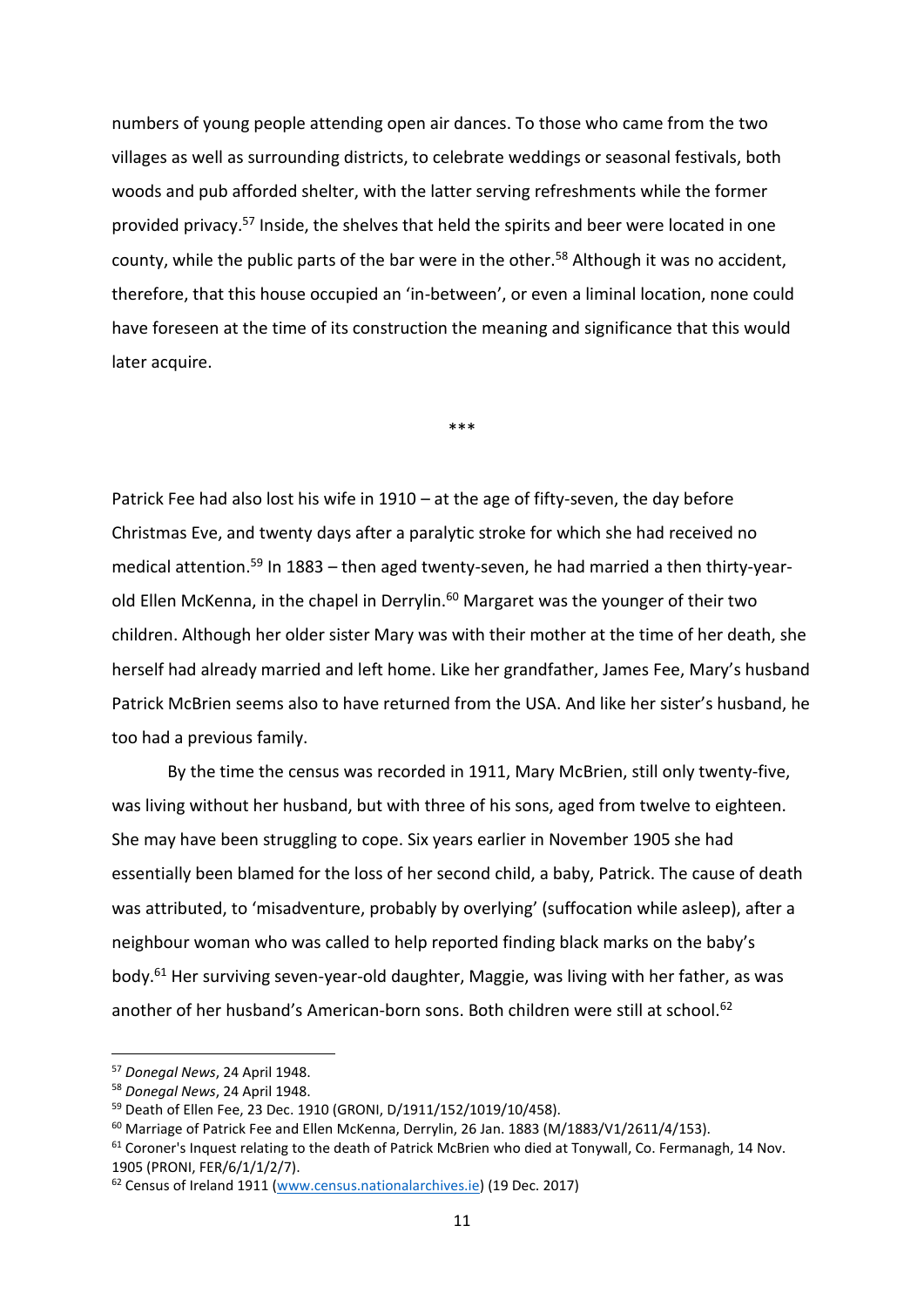Widowed, Mary McBrien, would become – like her sister – Mrs Murray at the age of thirty-five upon her second marriage to a local servant named Pat.<sup>63</sup> But it was Mrs Margaret Murray, the younger of the two, who would continue to occupy the old family home.

Margaret and John were, on the face of it, a somewhat unlikely match. Primogeniture would not have been automatically presumed and men often married substantially younger women.<sup>64</sup> But spousal selection in this district, as with other parts of rural Ireland in the early twentieth century was, in large measure, a transactional affair. No man, it was said, owning or expecting to inherit a farm would marry a woman without what was called a 'fortune'.<sup>65</sup> Equally, few women expecting to inherit would marry a man without land, and parents, who were generally required to supply this dowry – in the form of money or assets – were anxious to ensure their daughter's prosperity as well as their own status, with fathers in particular liable to want to inspect a suiter's land and stock.<sup>66</sup> John Murray owned thirteen acres at his home-place in Derryhooley which he had inherited upon his father James's death in 1905.<sup>67</sup> But he also had five children, three of whom  $-$  two daughters and a son – were already by now young adults.

But Patrick Fee's situation was also much diminished. Success abroad once had offered Patrick's parents a potential gateway into that class around whom a new Ireland was already being built. Through the nineteenth century, especially the second half, a largely Catholic 'shopocracy' – of storekeepers and publicans – had increasingly asserted itself in much of rural Ireland. They served as a cornerstone of the emergent nationalist movement, bolstered by the conflicts over Irish land which saw both, the elimination of the smallest holdings and, eventually, the transfer of ownership, mostly to the stronger former tenants. The Fees had even become petty landlords themselves by sub-letting out a house and garden.<sup>68</sup> But by choosing for his public house a country crossroads, James Fee had

 $63$  Marriage of Pat Murray and Mary McBrien, 27 June 1921 (GRONI, M/1921/V1/2611/7/12).

<sup>64</sup> Rosemary Harris, *Prejudice and tolerance in Ulster: a study of neighbours and 'strangers' in a border community*, Manchester, 1972, pp 51-3, pp 62-5.

<sup>65</sup> M. Laing (Teacher), Ballyconnell, 1937-8 (IFCS 968, p. 37).

<sup>&</sup>lt;sup>66</sup> Mrs Duffy (Teacher), Laragh, Co. Monaghan, 1937-8 (IFCS 939, p. 222).

<sup>&</sup>lt;sup>67</sup> Spelt Derryhooly in the valuations book: Valuation revision books, Derryhooly, County Fermanagh, 1899-1914 (PRONI, VAL/12/B/28/12D, p. 29).

<sup>68</sup> Valuation revision books, Carrickaleese, County Fermanagh, 1864-80 (PRONI, VAL/12/B/28/2A), p. 53.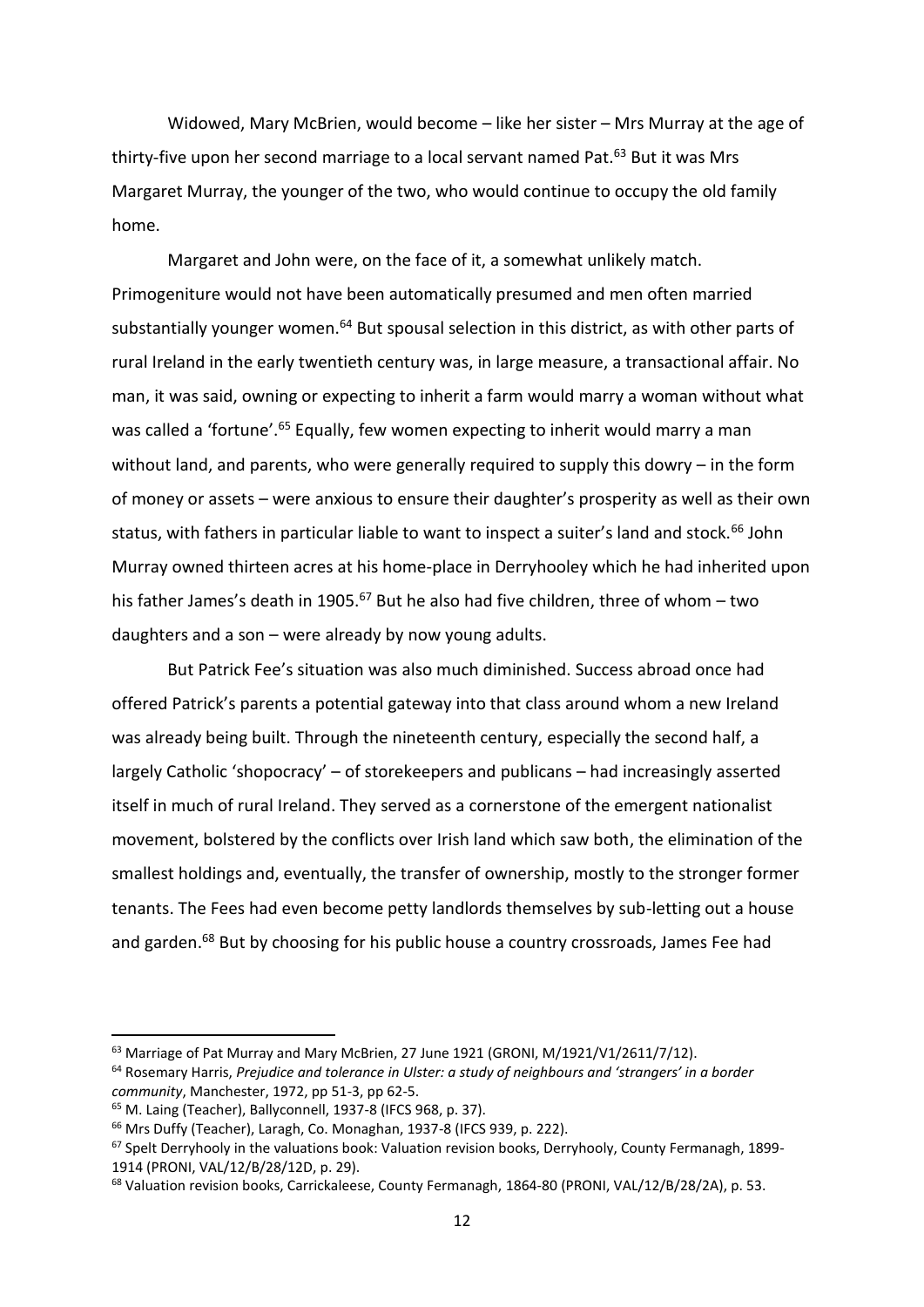hitched his prospects to the Ireland he had left. Both culturally and demographically it was already on the wane.<sup>69</sup>

By the later nineteenth century, two rural Ireland's were essentially in conflict – one, dominated (numerically at least) by a dense populace of labourers and just above subsistence cottiers, the other, by market farmers and other commercial players. As the first gave way to the second, rural populations were in decline and many local customs – dancing at crossroads amongst them – were beginning to fall foul of a newly strident moral order. Between 1841 and 1901, the number of inhabitants of the two townlands – Gortineddan and Gortawee – had been reduced by more than half, and was still falling. The old oak wood was felled and sold as timber, the dancers stopped coming, and the pub closed down**. 70**

Patrick Fee appears to have developed financial problems and possibly a degree of incapacity. Having borrowed £150 under the Land Purchase Act in 1900 to buy the two parcels that he had long leased and farmed, most of the land at Carrickaleese, the more valuable of the pair, was by 1909 listed in the valuation records as being in the possession of a local widow named Ellen McKenna who, by marriage, shared his wife's maiden name.<sup>71</sup> In 1914, he sold the portion of the plot adjacent to his own house, that was situated in Gortawee, County Cavan, back to his former landlord Benison.<sup>72</sup> This left him with not much more than four acres.

Such a small a holding might have struggled by itself to turn a son into marriageable material, but Fee had only one unmarried daughter left, and a female heir to a house and farm of any size would not have escaped the attention of many younger, potentially wealthier men, without dependants. Despite their difficulties, on paper, both Patrick and Margaret Fee might still have hoped for better.

Notwithstanding the power that this system of ownership, dowries and inheritance afforded to parents over their offspring's choice of partner, they could not always control the pace of events, and there is the slightest hint of another possible consideration. Socalled 'runaway marriages' were not uncommon – less likely involving straightforward elopement, than a young couple taking up together at the house of a friend or neighbour in

<sup>69</sup> For social and cultural changes in late nineteenth-century rural Ireland see, Breandán Mac Suibhne, *The End of Outrage: post famine adjustment in rural Ireland*, Oxford: Oxford University Press, 2017.

<sup>70</sup> *Strabane Chronicle*, 24 April 1948.

<sup>71</sup> Valuation revision books, Carrickaleese, County Fermanagh, 1899-1914 (PRONI, VAL/12/B/28/2/D), p. 30.

<sup>72</sup> Sale by Patrick Fee to Joseph J Bennison, 21 Jan. 1914 (Registry of deeds, Dublin, 1914/4/250)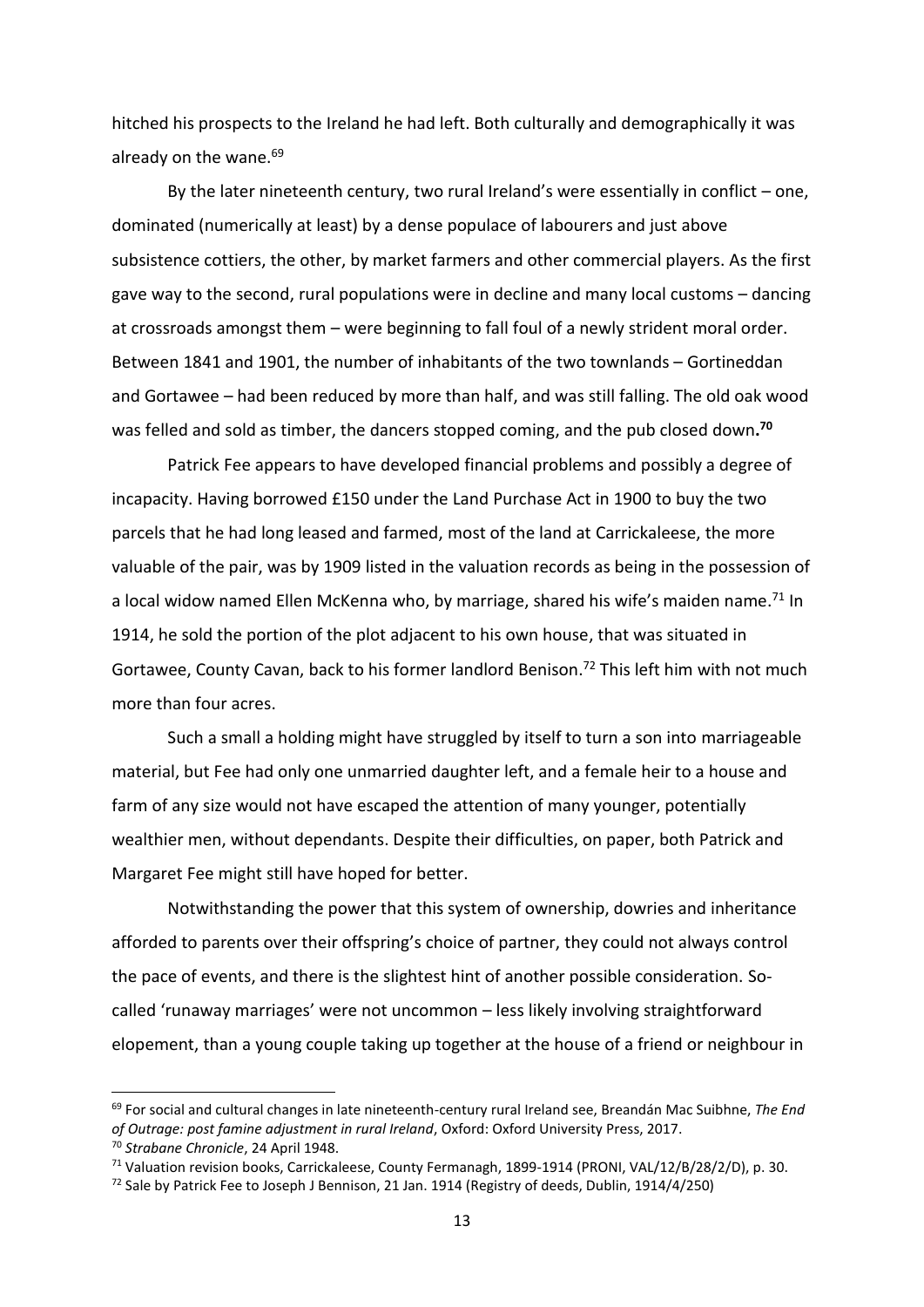the hope of pressurising the woman's family to avoid the public shame, by consenting to the match and paying up. It was a major gamble for the woman involved who, should the man then refuse the sum on offer, would be sent to America, or worse.<sup>73</sup>

The groom in this case was well past the first flush of youth, but Fee may have faced a similar predicament. Whatever the precise circumstances, the couple were married in a ceremony witnessed by her older sister Mary and a neighbour John Donohoe. Entrusting his younger children to the care of their older siblings, it was into his wife's house that John Murray moved. On 6 October 1918, less than eight months since her wedding day, Margaret gave birth to her first son. Registered as James, he would bear his father's name, and was always known as John.<sup>74</sup>

\*\*\*\*

In February 1958, journalists reporting on the recent closure of cross-border roads paid a by then customary call to the home of two bachelor brothers, John and Phelim Murray<sup>75</sup> – the eldest and the youngest sons of Margaret and John senior. John had been followed in 1920 by Edward, known as Ned.<sup>76</sup> Both were born before the border. By the time Phelim – registered as Felix – came along in September 1923,<sup>77</sup> partition was not only politically in place, it had 'hardened' into a customs barrier.

The fourth and final sibling, Maggie Ellen, born in March 1925,<sup>78</sup> had died at the age of twenty-seven of a brain haemorrhage.<sup>79</sup> Their mother might have hoped – as her grandmother had done before – to outlive her older husband and become a farmer in her own right and the owner of what had been her father's house and land. But in 1953, still in her mid-sixties and, like her mother following a stroke, she predeceased him by several

<sup>73</sup> Mary B. Mc Ginnity, Roslea, 1937-8 (IFCS 946, pp 71-2). Mrs Duffy (Teacher), Laragh, Co. Monaghan, 1937-8 (IFCS 939, p. 171).

 $74$  The name John was initially entered into the birth certificate with a line put through it. Birth of James Murray, 6 October 1918 (GRONI, U/1918/152/1019/15/344).

<sup>75</sup> *Irish Times*, 15 Feb. 1958.

<sup>76</sup> Birth of Edward Murray, 10 Jan. 1920 (GRONI, U/1920/152/1019/15/452).

<sup>77</sup> Birth of Felix Murray, 19 Sept. 1923 (GRONI, U/1923/152/1019/16/284).

<sup>78</sup> Birth of Maggie Ellen Murray, 1 March 1925 (GRONI, U/1925/152/1019/16/411).

<sup>79</sup> Interview with Patricia Brady, Teemore, 13 Jan. 2017.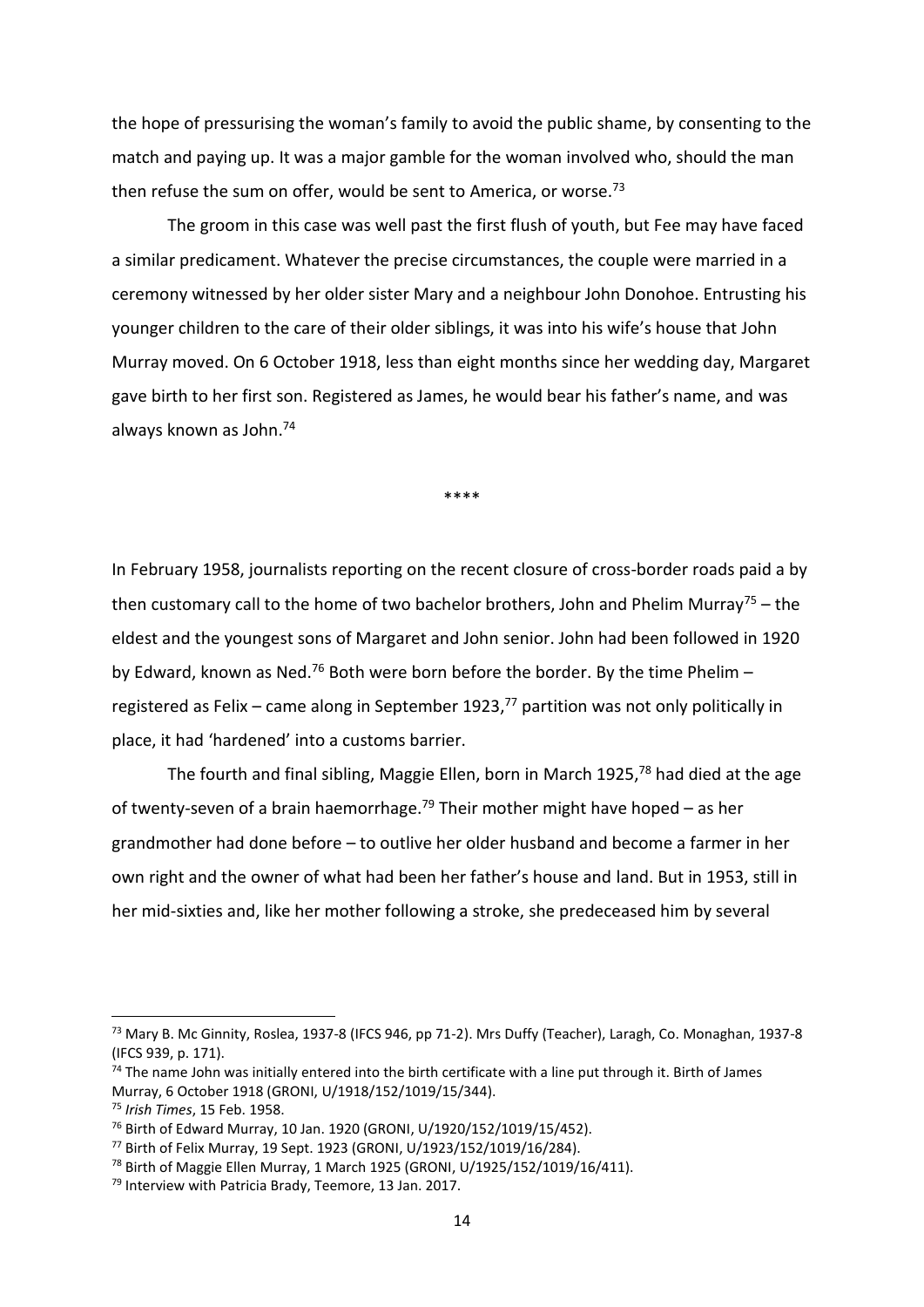months. She, at least, had seen a doctor.<sup>80</sup> Following his parents' deaths, Ned, who like his brothers would remain single, had left home to work in England.

In response to an ongoing IRA campaign against partition – the so-called 'border campaign' from 1956-62 – the Northern Ireland government had launched a crackdown in border areas. Homes were searched with one women questioned as to why she had a cutout picture of the Murray house, an apparently seditious item that she described as being 'of permanent interest.'<sup>81</sup> At the behest of Stormont, the British army had sealed a large number of border crossings.<sup>82</sup> The vast majority of cross border roads lacked customs facilities and were not, therefore, 'approved' for carrying dutiable goods across. It was many of these 'unapproved routes,' including the road outside the Murrays house, that were earmarked for closure. There had already been two attempts to create a large hole (or 'crater the road') using explosives – causing, so the brothers would later allege, damage to their property.<sup>83</sup> As had also happened elsewhere, these efforts had been thwarted by local people filling it in.<sup>84</sup>

This time around they had been 'spiked' – lengths of metal (usually pieces of railway track) – were set in concrete at intervals across the carriageway. The Murray brothers did not drive and could still get in and out by bicycle, but it was causing problems with access for farm machinery. In a worse predicament was their neighbour, Seamus Gallen, who lived just inside Cavan, but was cut off from the rest of that county.<sup>85</sup> His only way in or out was now through Northern Ireland which he was unable to enter owing to an outstanding warrant for his arrest relating to a twenty-one-year-old smuggling charge from 1936.<sup>86</sup>

As usual the Murrays provided extra colour for the piece. Reporters and other visitors of this kind had become a familiar sight in the border house in the almost ten years since *Ireland's right to unity*. The original photographer, Joseph Gormley, from the Fermanagh county-town of Enniskillen, had done well supplying duplicates to foreign

<sup>80</sup> Death of Margaret Murray, 3 May 1953 (GRONI, D/1953/152/1019/15/134). Death of John Murray, 20 Nov. 1953 (GRONI, D/1953/152/1019/15/144).

<sup>81</sup> *Fermanagh Herald*, 21 Sept. 1957.

<sup>82</sup> Minute from W. W. B. Topping, 21 Dec. 1956 (PRONI, Civil Authorities (Special Powers) Act (NI) 1922/43. Delegations to Inspector General and Deputy Inspector General (stopping up of roads), Home Affairs, HA/32/2/24).

<sup>83</sup> *Fermanagh Herald*, 4 July 1959.

<sup>84</sup> See, Peter Leary, *Unapproved routes: histories of the Irish border, 1922-72* (Oxford, 2016), pp 174-6.

<sup>85</sup> *Anglo-Celt*, 4 Jan. 1958.

<sup>86</sup> *Anglo-Celt*, 5 Oct. 1957.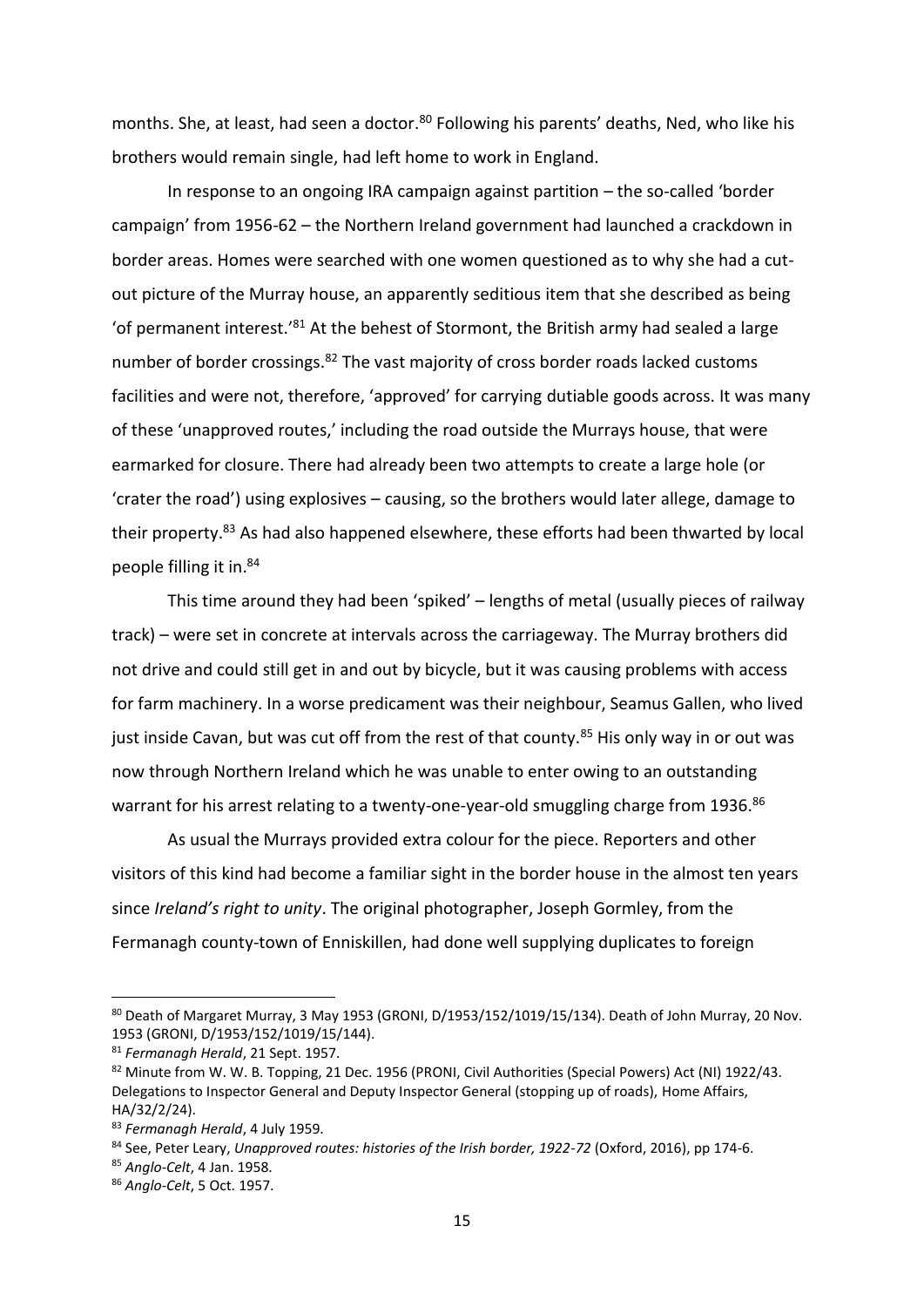journalists and others, eventually it was said, running into hundreds of copies.**<sup>87</sup>** But those who ventured out to Derrylin themselves were treated to a show.

The border cut down the middle of what was now the 'dining-room-cum-bedroom' at the centre of the home, and a favourite trick was to sit on a chair 'in the Six Counties' while eating off 'the table in the Twenty-six', or to pass the salt back a forward between North and South.<sup>88</sup> Callers could sit on a sofa drinking tea while the border ran straight through them,<sup>89</sup> and one American clergyman was delighted to collect an autograph and pencil written with hands in one state while their owner was seated in another.<sup>90</sup> This was one of several similar acts that the Murrays would perform including lighting lamps or serving tea in similar fashion.<sup>91</sup>

Life has been said to imitate art and, in 1916, when the idea of a border was being seriously considered, young Dublin solicitor, Daniel Concepta Maher, sought to lampoon the policy in what appears to have been his only play, *Partition*, a one-act sketch staged at the Abbey Theatre that November. The play centers on the fictional village of Ballynadurgh somewhere on the Ulster-Leinster boundary. When the new border divides the town, it also cuts through the house of Andy Kelly, a local barfly who is heavily in debt. Kelly draws a chalk line across his floor and moves his belongings back and forth in order to keep them out of the reach of the police and bailiffs who call from either side in turn. When both arrive at once, he balances his furniture on the line itself, playing each side against the other until fighting breaks out between them.<sup>92</sup>

Once partition became a reality, border farce focused on the smuggling trade – in livestock, starting with the Anglo-Irish trade war from 1932, and embracing household goods of every kind during the Second World War. The Murray house was sometimes used to store goods ready to be taken over, or to pen a Northern animal over night before a fair in Ballyconnell. And already by the late 1940s, the image of wily yet relatively harmless

<sup>87</sup> P. J. O'Hare to Mr McDonagh, 15 May 1950 (NAI, Request for photograph of partitioned house appearing in 'Ireland's right to unity,' NAI, DFA, 305/14/55/1). *Fermanagh Herald*, 24 Feb. 1979.

<sup>88</sup> *Irish Press*, 23 Sept. 1949.

<sup>89</sup> Colm Tóibín, *Bad blood: a walk along the Irish border* (London, 2001), p. 100.

<sup>90</sup> *Fermanagh Herald*, 7 Sept. 1957.

<sup>91</sup> *Sunday Independent*, 24 April 1955

<sup>92</sup> D. C. Maher, *Partition: a farcical skit* (Dublin: James Duffy and Co., 1952). Also, Eberhard Bort, 'From *Partition* to *At the Black Pig's Dyke*: the Irish border play', in *The Irish border: history, politics, culture*, edited by Malcolm Anderson and Eberhard Bort (Liverpool: Liverpool University Press, 1999), p. 261.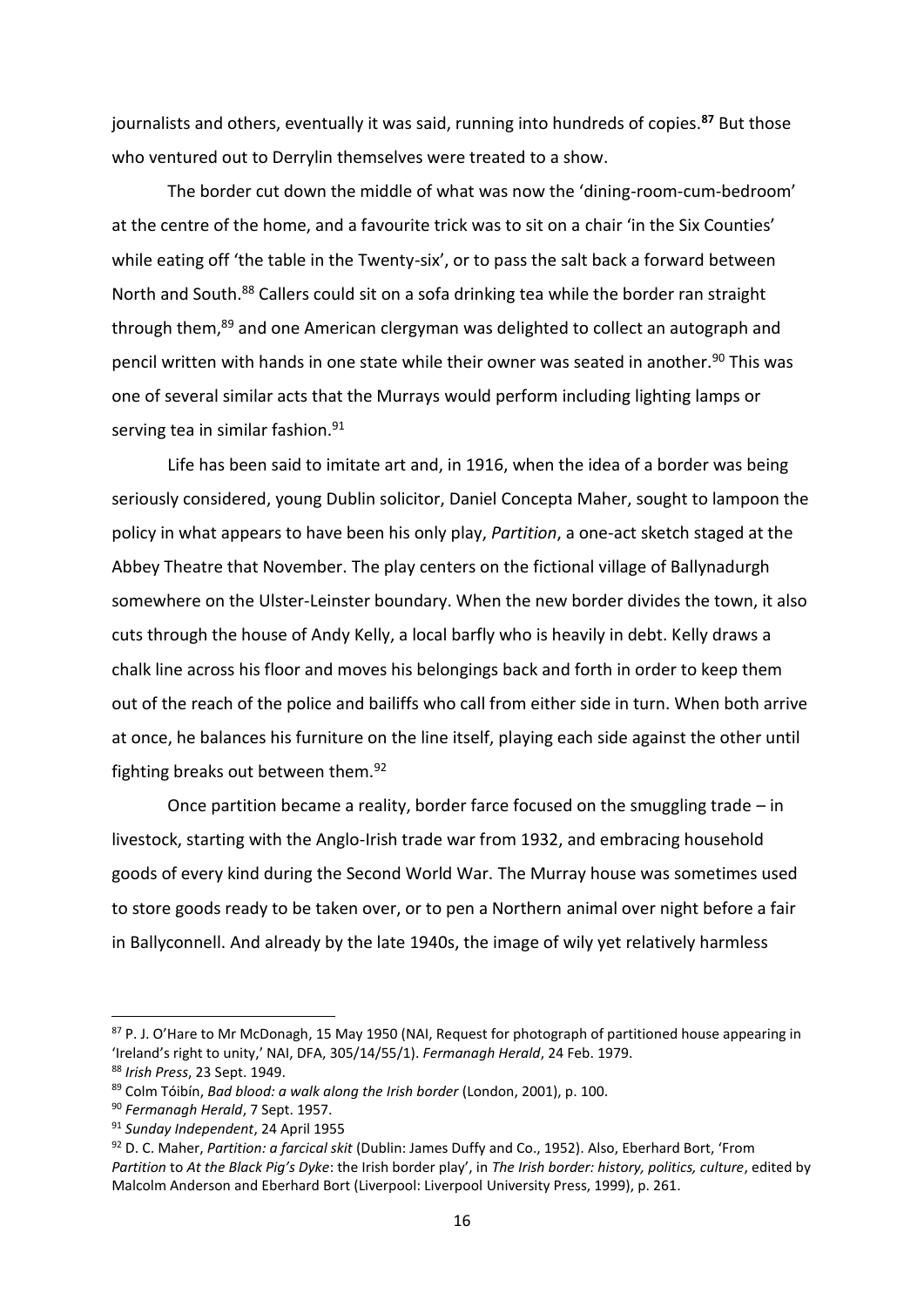peasants pitting their wits against officials was fairly well established across a range of media.

In the 1946 romantic spy picture, *I See a Dark Stranger*, everything almost goes awry for the central characters when a fake funeral cortege is rumbled and the coffin found to contain contraband. Hero and heroine manage to escape, but lose track of which side of the border they are on.<sup>93</sup> It was in 1958, that comedian Spike Milligan began to write *Puckoon*, his zany, racist and otherwise objectionable border novel published 1963.<sup>94</sup> The humour, such as it is, stems from the final meeting of a counterfactual Irish Boundary Commission. Anxious to complete their work before last orders, the delegations agree to finish drawing the border without delay, creating much mischief for the partitioned eponymous village. Funeral gags again feature in attempts to acquire a passport for a body destined for the town graveyard, and coffins filled, this time, with explosives. For much of the book, the town's inhabitants cram into a single small corner of O'Toole's pub, the Holy Drinker, where thanks to the border, beverages are thirty percent cheaper.<sup>95</sup>

The Murrays offered a real-life counterpart to this vein of border comedy and in some cases, may have informed it. In the reporters wake, increasingly came tourists – either tracing their roots in the area, or visiting Ireland on route to Britain or the Continent.<sup>96</sup> The busy house became a kind of street theatre, complete with props. Inside, one wall displayed a message from Queen Elizabeth II – now lost, but recalled by surviving family as a letter congratulating the Murrays on their unusual living arrangements.<sup>97</sup> The opposite end was adorned with a large drum belonging to the local Ancient Order of Hibernians band – the Catholic fraternal organisation to which all the male Murrays belonged and, with whom, the brothers marched and played.<sup>98</sup>

Hibernian 'faith and fatherland' politics, represented a particular strand within Irish nationalism which, along with rival ties of place and family, sometimes brought its members into confrontations both with their Protestant rivals, the Orangemen, and the more avowedly secular republicans. But the Murrays were used to living on a tightrope. One

<sup>93</sup> *I See a Dark Stranger* (1946), Director: Frank Launder

<sup>94</sup> Spike Milligan, *Puckoon* (A. Blond, London, 1963), pp 31-2, pp 89-91.

<sup>95</sup> Spike Milligan, *Puckoon* (A. Blond, London, 1963), pp 78-84.

<sup>96</sup> *Anglo-Celt*, 29 May 1970.

<sup>97</sup> *Irish Times*, 15 Feb. 1958.

<sup>98</sup> Interview with Patricia Brady, Teemore, 13 Jan. 2017.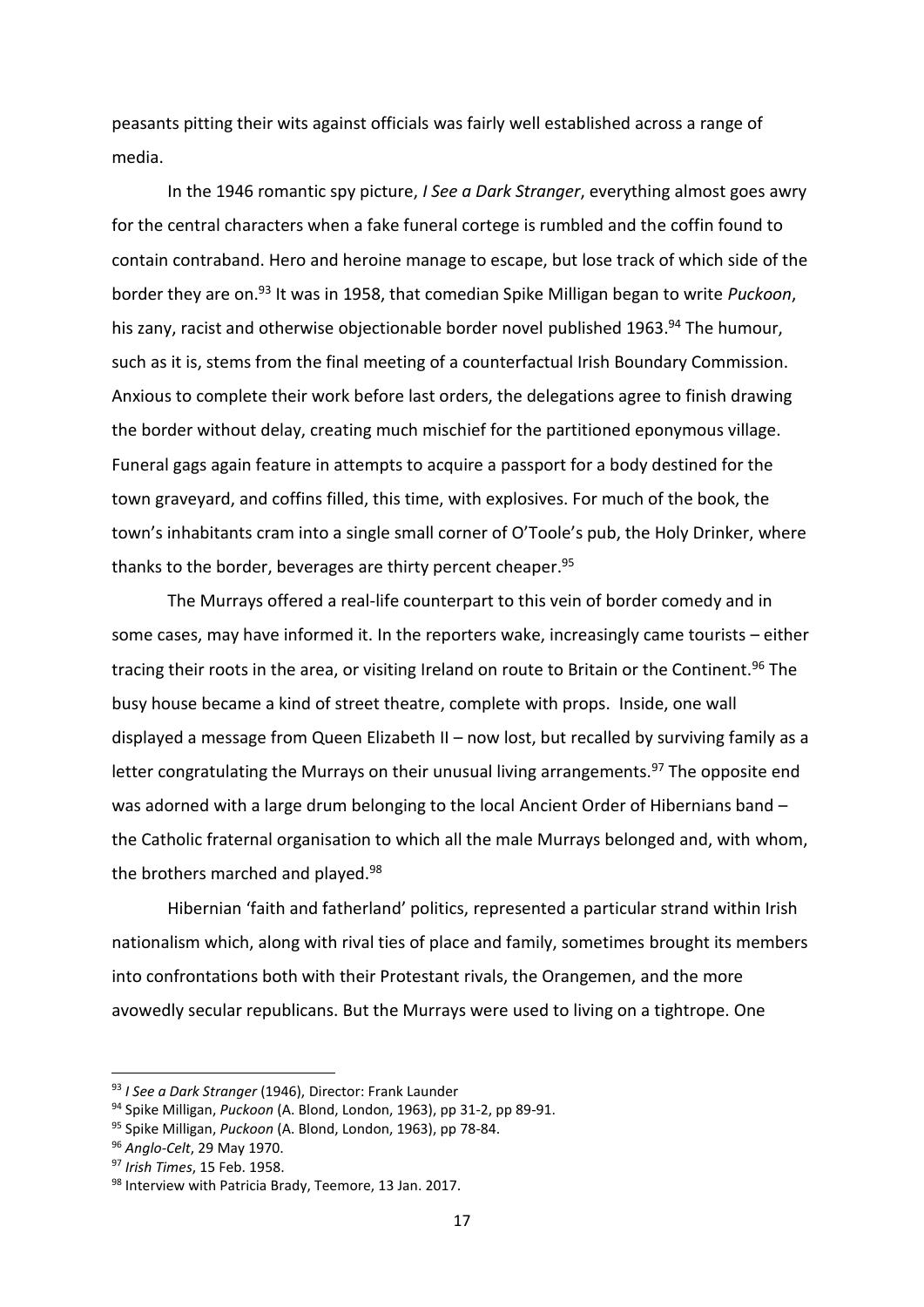unionist visitor described Phelim Murray cleaning the front, 'partitioned' window. With a foot in each state, he diplomatically took care to polish either side to 'shine with equal brilliance.<sup>'99</sup> In the Troubled 1920s, the road was trenched and the Murrays regularly served drinks of water to British and Irish Free State soldiers who came to their respective doors.<sup>100</sup> During the Irish Civil War, the Arigna mountains to the west provided a fastness for anti-Treaty IRA 'irregulars,' who carried out a notorious raid in Ballyconnell in February 1923. A favourite family story held that on one occasion a group of these republicans, including men named Kenny and McHugh, had called at the house for tea through the door on the Free State side. On entering the border room, they came face-to-face with a company of Bspecials – Northern Ireland's part-time Protestant police militia. Initial tensions were soon dispelled as the two parties – each sticking to its own end of the table – struck up conversation over their refreshments.<sup>101</sup>

On this occasion, in 1958, John Murray appears to have had something very specific on his mind. Just a few weeks earlier, the County Fermanagh Unionist Association had objected unsuccessfully to his inclusion on the local electoral register on the grounds that he slept with only his head in that county. The rest of his body, the objectors had maintained, lay in Cavan – which was a different local authority area, as well as a different state.<sup>102</sup> Local elections were often closely fought and folded largely along confessional lines. Fortunately for John he paid his rates in Northern Ireland where he worked for the council as a roadman. When the Cavan roll was checked to ensure his name was absent, his right to a vote in Fermanagh was confirmed. And so, before the photographers left, John posed for photographs in bed.<sup>103</sup>

\*\*\*\*\*

Whether the Murrays had anything stronger than tea to offer to their many guests, remains obscured behind tight lips and hazy memories. In 1950, one *Leitrim Observer* journalist

<sup>99</sup> Richard Hayward, *Border foray* (London, 1957), pp 157-8.

<sup>100</sup> *Fermanagh Herald*, 3 April 1943.

<sup>101</sup> *Strabane Cornicle*, 24 April 1948. *Donegal News*, 24 April 1948. *Fermanagh Herald*, 7 September 1957. Some accounts identify the men as Irish army rather than republicans but the naming of two of them in the latter case lends it extra credibility.

<sup>102</sup> *Manchester Guardian*, 30 Jan. 1958.

<sup>103</sup> *Irish Times*, 15 Feb. 1958.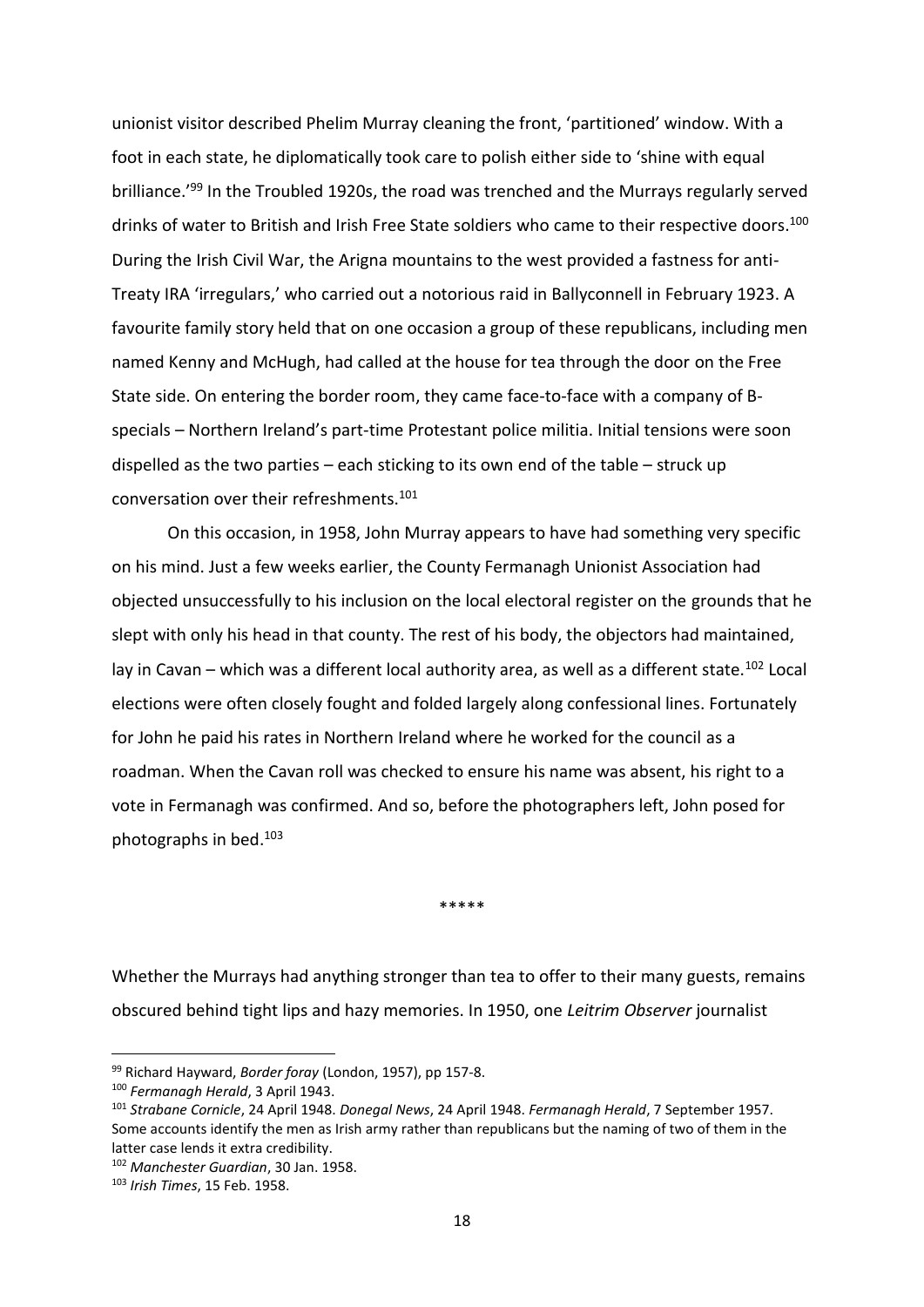described a man sleeping with head and feet in different states in what he or she clearly took to be a bar.<sup>104</sup> At least one shebeen (unlicensed premises), known as 'Benny the Go's' or the 'Spike Hotel,' did straddle the border in Louth and South Armagh, but it seems to have been built there for the purpose, with no suggestion that it was a home.<sup>105</sup> And although it had officially long since ceased to be a pub, alcohol cast a shadow over the Murray cottage and its later residents. To varying degrees, the brothers drifted into dependency, and before it was eventually demolished, relatives would find evidence of people drinking in the long-abandoned border house.<sup>106</sup>

But if the Murrays had any secrets they were hiding them in plain sight. While John and Ned (who had since returned from England) – spent their last days in local nursing homes, Phelim drowned in 1989, having fallen into shallow water after a party outside the nearby town of Lisnaskea. The drinking debts he left behind saw the brothers lose their last foothold in Carrickaleese, to a neighbour who had acted as his creditor. But in his youth, he had been a prominent local sportsman, and the death notices that were his last mention in the newspapers, suggest that he was mourned by a community to whom he was well and widely known.<sup>107</sup>

Two or three years before he died, Phelim spoke to the writer Colm Tóibín who was researching his book, *Walking along the Irish border*. Tóibín was following in the footsteps of actor Richard Hayward who had, thirty years earlier published his *Border Foray*. A unionist and Orangeman, Hayward had travelled the border finding much merit in it. A 'haphazard' borderline, which to all appearances had been drawn by 'some lurching Irish drunkard' was revealed by 'sober history' to have an ancient pedigree.<sup>108</sup> Manifest not only in the island's two traditions, but also in the different styles of ancient tombs and even aspects of flora, fauna and geology,<sup>109</sup> here was just the kind of legitimising myth of Northern Ireland, against which, the Murrays had been so often summoned in evidence.<sup>110</sup> In his 1942 study of James Craig (the first prime minister of Northern Ireland) Belfast writer,

<sup>104</sup> *Leitrim Observer*, 4 March 1950.

<sup>&</sup>lt;sup>105</sup> Benny The Go's, Spike Hotel, Monascrebe, Ballynamona Road, Border roads to memories and reconciliation [\(www.borderroadmemories.com\)](http://www.borderroadmemories.com/) (7 Feb. 2017).

<sup>106</sup> Interview with Patricia Brady, Teemore, 13 Jan. 2017.

<sup>107</sup> *Anglo-Celt*, 16 Feb. 1989.

<sup>108</sup> Richard Hayward, *Border foray* (London, 1957), pp 9-10.

<sup>109</sup> Richard Hayward, *Border foray* (London, 1957), pp 35-7, p. 70.

<sup>110</sup> See also, Hugh Shearman, *Not an inch: a study of Northern Ireland and Lord Craigavon* (London: Faber and Faber, 1942), pp 14-24.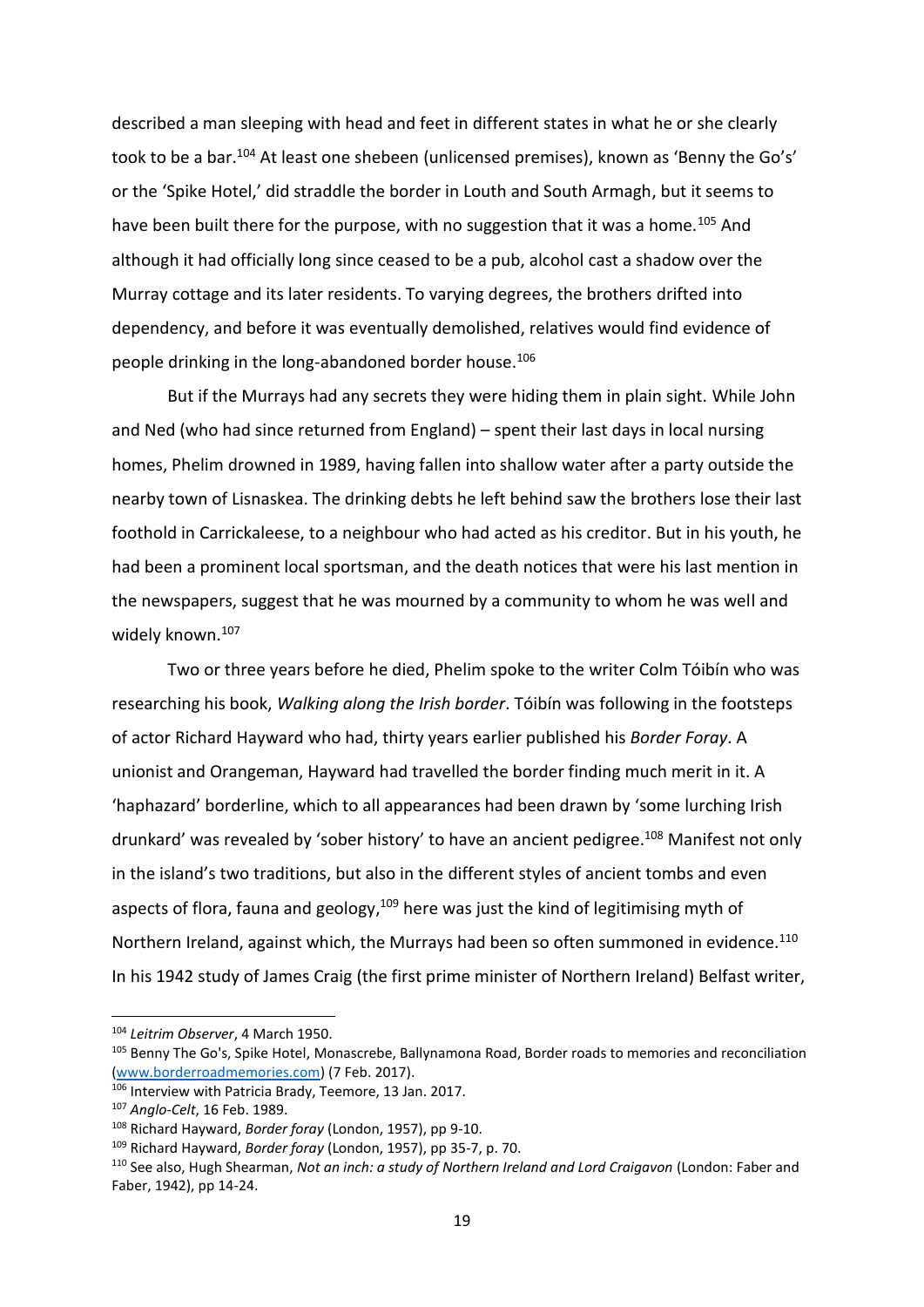Hugh Shearman, told his readers how then as now, 'over two thousand years ago the geological frontiers of Ulster had been frontiers also of human sentiment.'<sup>111</sup> It was a suggestion said to have made John Murray laugh in 1949, as he pointed across the street towards the ditch that was its nearest visible marker. 112

But it was impossible or irresistible for the writer of a book about the border, to not pay a call to the 'famous border house.' Described simply as one of the 'curiosities of partition,' Hayward's description of the Murrays situation is, like that of the border, almost entirely positive – entitling them to purchase goods wherever they might be cheaper. 'Good luck to the decent man,' he joked of Phelim.<sup>113</sup>

In contrast to this benign boundary, Tóibín's 1980s account – reissued under the telling title *Bad blood* – is altogether darker than its predecessor. His border is a frontier, a fracture zone, where confessional rivalries and class combine with an intense mix of intimacy and rural isolation, in deadly animosities. Relatively, this tiny gravel-rich stretch of borderland had prospered economically – boosted by the then-successful gambles of local quarryman Sean Quinn. But conflict, having returned, was well into its second decade. It was with real funerals that the border had come to be associated.

Likewise, the house had lost much of its previous romance. In 1958, the thatched roof had been repaired for the last time by James Baxter, described then as 'one of the few members of his trade left'.<sup>114</sup> But in 1963, in expectation of a grant but amid uncertainty as to which government might supply it, the cottage was given the new slate roof to which, the brothers themselves had probably long aspired.<sup>115</sup>

Locally, nationally and internationally, this had been a moment of optimism. As well as the Beatles' first LP – which came, perhaps, too late for the Murray brothers – that spring had seen the road reopened, following the end of the 'border campaign.' This coincided with the elevation of liberal Unionist, Terrance O'Neill, as Northern Ireland Premier. Reforming Irish *Taoiseach*, Séan Lemass, was already in office in Dublin, and both governments saw themselves as looking outwards, and forwards instead of back, while

<sup>111</sup> Hugh Shearman, *Not an inch: a study of Northern Ireland and Lord Craigavon* (London: Faber and Faber, 1942), p. 15.

<sup>112</sup> *Irish Press*, 23 Sept. 1949.

<sup>113</sup> Richard Hayward, *Border foray* (London, 1957), pp 157-9.

<sup>114</sup> *Anglo-Celt*, 4 Jan. 1958

<sup>115</sup> *Fermanagh Herald*, 12 Oct. 1963.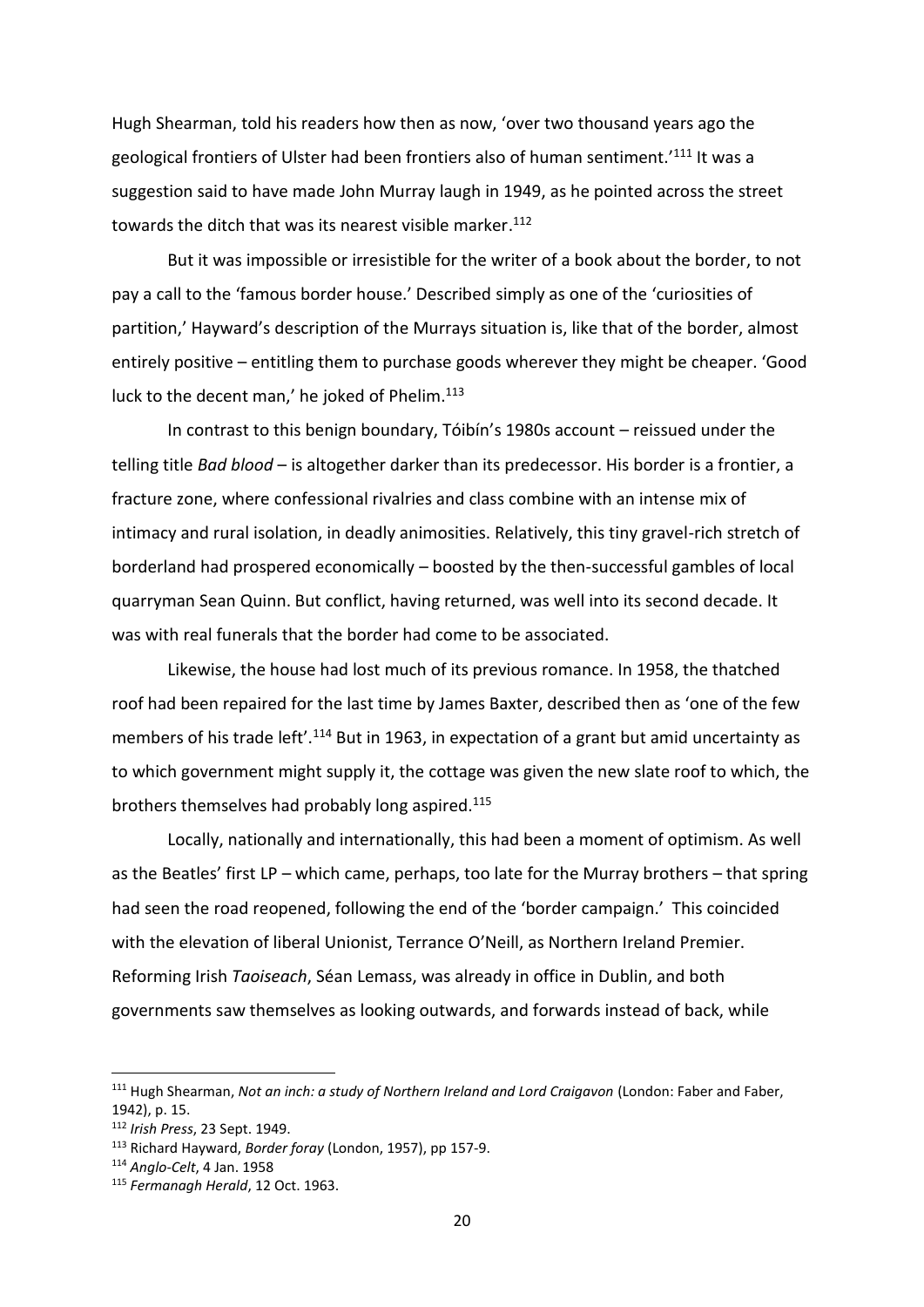Britain and Ireland prepared to enter Europe.**<sup>116</sup>** Probably at the same time, possibly supported by the same grant, whitewashed walls had given way to pebbledash.<sup>117</sup>

But, since the early 1970s, the crossing at Murray's house had been the site of several serious incidents. Both the Provisional IRA and British army set up temporary checkpoints on the border, with the latter making a number of controversial incursions into the South.<sup>118</sup> In late October 1972, four British soldiers were injured in a roadside bomb just yards from the front door.<sup>119</sup> Gunfire was exchanged across the border more than once,<sup>120</sup> as was a rocket which landed in a neighbouring field.<sup>121</sup> Several attempts had been made to close the road again between 1970 and 1972 but, after loyalist paramilitaries destroyed another nearby crossing at Aghalane Bridge, it was left open in the face of ongoing action by local people. Entering Fermanagh, to work or reach the fields at Carrickaleese, now meant passing through a permanent British army instillation – complete with cameras and search facilities – which occasionally brought the brothers into confrontation.<sup>122</sup>

By the time Colm Tóibín arrived, the gas 'Tilley lamps' of the 1950s had been replaced by electricity, from the South, that also powered a television set, which – unlike the dog – was licensed in the North. Running water connected them to Northern Ireland while, of the two postmen who still called daily, it was the Southern one who came first.<sup>123</sup> Learned by rote, these quotidian absurdities details were rattled off by Phelim, who appears to have lost his earlier enthusiasm:

> I sympathised with him for the inconvenience of living in two states. He said it wasn't too bad; that wasn't the worst part of it all. What was the worst part of it? I asked. He looked across the road to the ditch and the hill beyond the ditch. He left a dramatic silence. The interviewers, he said, the reporters, the television cameras; since he was a child they had come to tell the story of the Murrays cut in two by the border. There wasn't a single day went by but there wasn't a knock at the door. Yesterday a bus pulled up outside and he had 'seen them all leppin' out and taking snaps'.

<sup>116</sup> Michael Kennedy, Division and consensus: the politics of cross-border relations in Ireland, 1925-1969, Dublin, 2000, pp 175-216.

<sup>117</sup> House on border, 26 August 1976 (NLI, The Independent Newspapers Collection, IND BF 876/053/8/A). <sup>118</sup> *Anglo-Celt*, 18 Feb. 1972. Interview with Tommy Prior, Border roads to memories and reconciliation [\(www.borderroadmemories.com\)](http://www.borderroadmemories.com/) (2 Feb. 2017).

<sup>119</sup> *Anglo-Celt*, 3 Nov. 1972.

<sup>120</sup> *Anglo-Celt*, 24 Nov. 1972.

<sup>121</sup> *Anglo-Celt*, 1 Dec. 1972.

<sup>122</sup> Colm Tóibín, *Bad blood: a walk along the Irish border* (London, 2001), p. 101.

<sup>123</sup> Colm Tóibín, *Bad blood: a walk along the Irish border* (London, 2001), p. 101.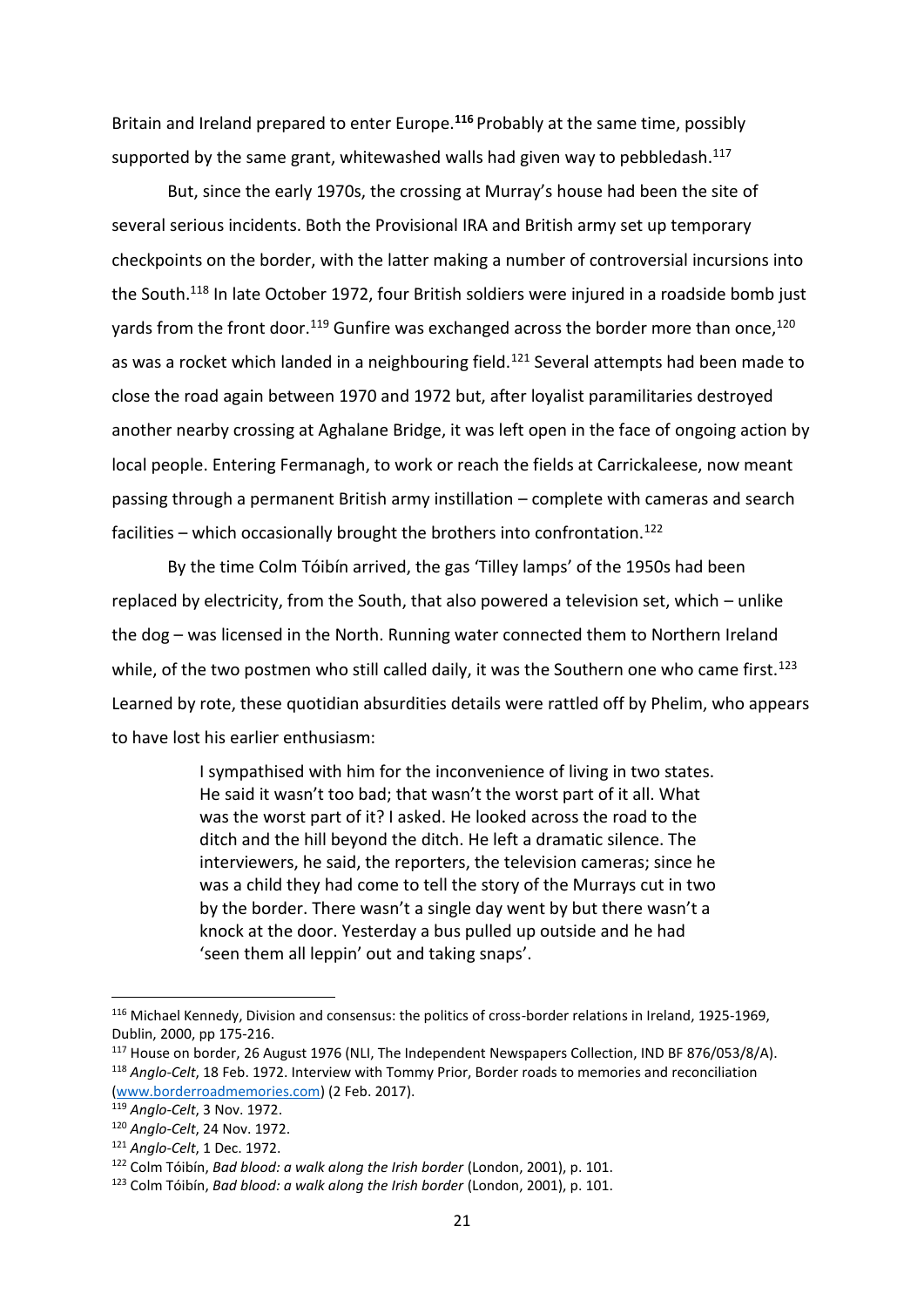People had come 'from America and all over' to see the house. They never had any peace, himself and his brothers. That was the worst thing, he said, and looked at me frankly. I understood, I said. I took his point. He went back into the house and I walked back towards Ballyconnell.<sup>124</sup>

## Conclusion

The border house outlasted all those who had lived in it, standing for long enough to appear on google Streetview. It was captured twice – along with Fermanagh in 2009 and with Cavan a year later. When it was knocked down thereafter, to extend the forecourt of what is now Cassidy's petrol station by a couple of yards or meters, it might have been taken as a metaphor for the border. For all practical purposes, save for small differences in the price of fuel, the peace process and European integration made it appear – at that time – to be vanishing into memory.

This simple country cottage had long stood in the crucible of modern Irish history. Although itself immovable, its story is interwoven with evolving Irish relationships with Britain and the world; between Britain, Ireland and Europe; and between Ireland and the United states. Having started as a returning emigrant's dream, as an ideal Irish homestead and a piece of propaganda it had re-entered the diasporic flows of people, things, ideas and money to which it owed its origins. Attracting journalists, political visitors, tourists and the simply curious, the Murray home became another kind of 'public house.'

But behind the whitewashed image and humorous outward show, there is perhaps a darker, sadder or just more ordinary and complicated story. It had been a family home with all the human intricacies that entails – births, marriages and deaths (all three both timely and untimely), inheritance, poverty, emigration, addiction and old age. Running through these personal details are the social and cultural questions that have given shape to modern Ireland as surely as its constitutional boundary. But it was not those that made its name.

It had also witnessed dark and deadly days. When Phelim spoke of himself and his brothers having 'never had any peace,' it is hard not to detect a double meaning. On the one hand, the border – that defined their world and brought them fame – had been product, site and cause of conflict throughout the twentieth century. On the other hand,

<sup>124</sup> Colm Tóibín, *Bad blood: a walk along the Irish border* (London, 2001), p. 101.